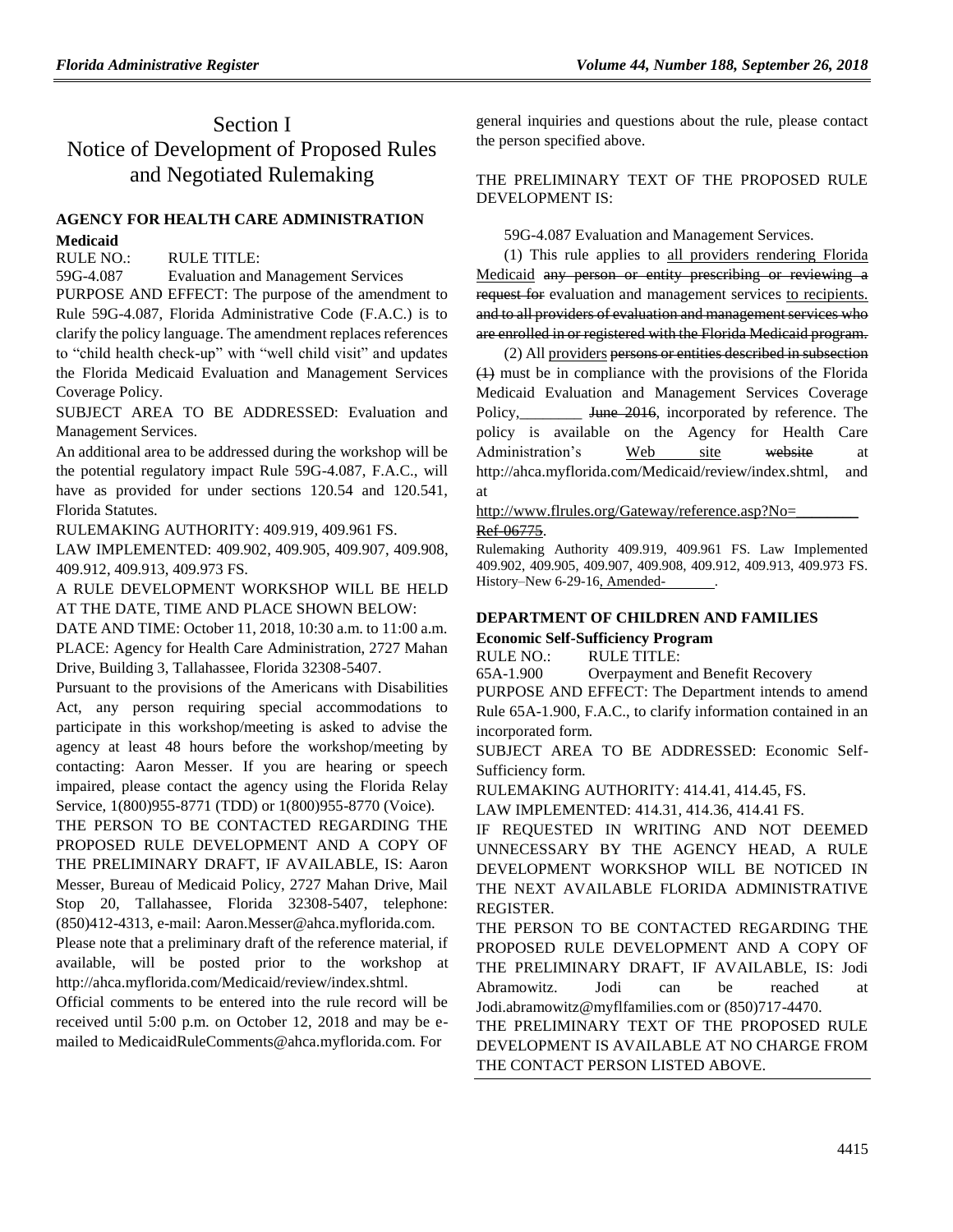## Section II Proposed Rules

### **[DEPARTMENT OF EDUCATION](https://www.flrules.org/gateway/department.asp?id=6)**

#### **[State Board of Education](https://www.flrules.org/gateway/organization.asp?id=195)**

RULE NO.: RULE TITLE: [6A-1.0071](https://www.flrules.org/gateway/ruleNo.asp?id=6A-1.0071) Fiscal Reporting Dates

PURPOSE AND EFFECT: To revise Forms ESE 348, Report of Financial Data to the Commissioner of Education, and ESE 145, Superintendent's Annual Financial Report. The effect is that districts will have updated annual financial reporting forms. SUMMARY: Revising forms for the school district annual financial report, which are incorporated by reference.

SUMMARY OF STATEMENT OF ESTIMATED REGULATORY COSTS AND LEGISLATIVE RATIFICATION:

The Agency has determined that this will not have an adverse impact on small business or likely increase directly or indirectly regulatory costs in excess of \$200,000 in the aggregate within one year after the implementation of the rule. A SERC has not been prepared by the Agency.

The Agency has determined that the proposed rule is not expected to require legislative ratification based on the statement of estimated regulatory costs or if no SERC is required, the information expressly relied upon and described herein: Based on past agency experience with revising required forms for financial reporting for school districts in accordance with laws and rules of the State Board of Education, the adverse impact or regulatory cost, if any, does not exceed, nor would be expected to exceed, any one of the economic analysis criteria set forth in section 120.541(2)(a), F.S. Revisions include modifications, additions and deletions of federal, state and local revenue accounts and expenditure functions to reflect updates to program revenues and functional expenditures, and is not expected to require legislative ratification.

Any person who wishes to provide information regarding a statement of estimated regulatory costs, or provide a proposal for a lower cost regulatory alternative must do so in writing within 21 days of this notice.

RULEMAKING AUTHORITY: [1001.02\(1\),](https://www.flrules.org/gateway/statute.asp?id=1001.02(1)) (2)(n), [1011.01\(3\)\(a\),](https://www.flrules.org/gateway/statute.asp?id=%201011.01(3)(a)) [1011.60\(1\),](https://www.flrules.org/gateway/statute.asp?id=%201011.60(1))(5), F.S.

LAW IMPLEMENTED: [1011.01\(3\)\(a\),](https://www.flrules.org/gateway/statute.asp?id=1011.01(3)(a)) [1011.60\(1\),](https://www.flrules.org/gateway/statute.asp?id=%201011.60(1)) (5), F.S.

A HEARING WILL BE HELD AT THE DATE, TIME AND PLACE SHOWN BELOW:

DATE AND TIME: October 25, 2018, 9:00 a.m.

PLACE: Crystal River Middle School, 344 NE Crystal St., Crystal River, FL 34428.

THE PERSON TO BE CONTACTED REGARDING THE PROPOSED RULE IS: Mark Eggers, Assistant Deputy Commissioner, Florida Department of Education, 325 West Gaines Street, Room 814, Tallahassee, Florida 32399, (850)245-0351.

#### THE FULL TEXT OF THE PROPOSED RULE IS:

6A-1.0071 Fiscal Reporting Dates.

The following dates shall apply to the fiscal reporting and budgeting process of each school district.

(1) No change.

(3) The annual financial report and all official parts thereof must be submitted to the Commissioner no later than September 11 of each year. The annual financial report is composed of the following forms: Forms ESE 348, Report of Financial Data to the Commissioner of Education (https://www.flrules.org/Gateway/reference.asp?No=Ref-

08555);, and [ESE 145, Superintendent's Annual Financial](file:///C:/Users/rebecca.pruett/AppData/Local/Microsoft/Windows/Temporary%20Internet%20Files/Content.IE5/38SYNR8R/ESE%20145,%20Superintendent)  [Report](file:///C:/Users/rebecca.pruett/AppData/Local/Microsoft/Windows/Temporary%20Internet%20Files/Content.IE5/38SYNR8R/ESE%20145,%20Superintendent)

(http://www.flrules.org/Gateway/reference.asp?No=Ref-

 $08556$ ), which are incorporated by reference in this rule (to become effective November 2018 August 2017); and Forms [ESE 374, Schedule of Maturities of Indebtedness](http://www.flrules.org/Gateway/reference.asp?No=Ref-00650) (http://www.flrules.org/Gateway/reference.asp?No=Ref-

06318);, and [ESE 523, Information Concerning Authorized](http://www.flrules.org/Gateway/reference.asp?No=Ref-00651)  [Obligations Under Sections 1011.14 & 1011.15, F.S.](http://www.flrules.org/Gateway/reference.asp?No=Ref-00651) (http://www.flrules.org/Gateway/reference.asp?No=Ref-

06319), which are incorporated by reference in this rule  $(10$ become effective February 2016). These forms may be obtained from the Administrator of the Office of Funding and Financial Reporting, Department of Education, 325 West Gaines Street, Tallahassee, Florida 32399.

(4) No change.

Rulemaking Authority 1001.02(1), (2)(n), 1011.01(3)(a), 1011.60(1), (5) FS. Law Implemented 1011.01(3)(a), 1011.60(1), (5) FS. History– New 9-12-72, Amended 2-13-74, 12-5-74, 5-5-75, 10-7-75, 7-22-76, 6-7-77, 1-7-81, 7-10-85, Formerly 6A-1.071, Amended 3-12-86, 10-4- 88, 9-22-08, 2-1-12, 11-13-12, 11-19-13, 11-4-14, 2-9-16, 8-20- 17,\_\_\_\_\_\_.

NAME OF PERSON ORIGINATING PROPOSED RULE: Linda Champion, Deputy Commissioner, Finance and Operations.

NAME OF AGENCY HEAD WHO APPROVED THE PROPOSED RULE: Pam Stewart, Commissioner, Department of Education.

DATE PROPOSED RULE APPROVED BY AGENCY HEAD: September 17, 2018

DATE NOTICE OF PROPOSED RULE DEVELOPMENT PUBLISHED IN FAR: August 23, 2018.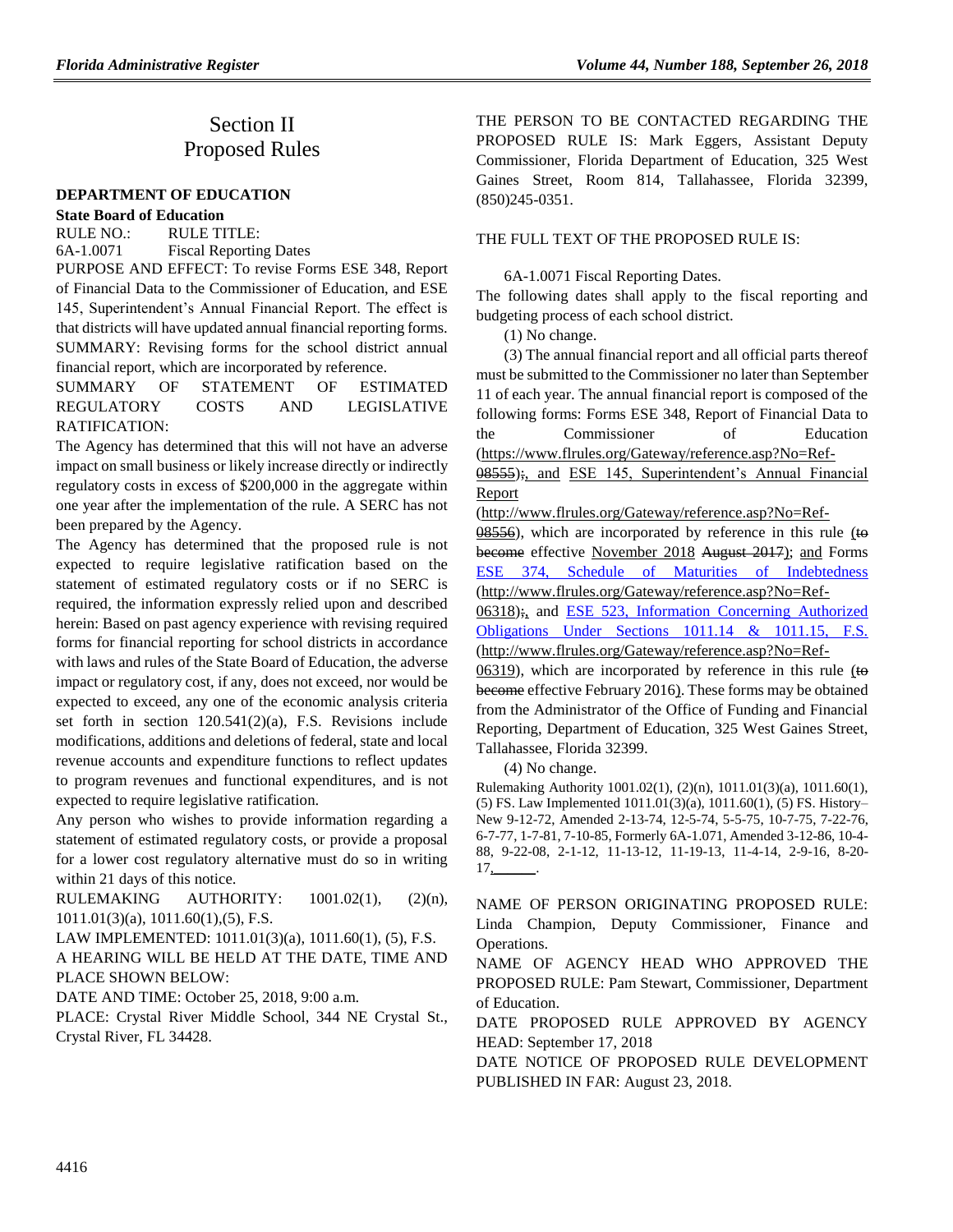#### **[DEPARTMENT OF EDUCATION](https://www.flrules.org/gateway/department.asp?id=6)**

#### **[State Board of Education](https://www.flrules.org/gateway/organization.asp?id=195)**

RULE NO.: RULE TITLE:

[6A-5.071](https://www.flrules.org/gateway/ruleNo.asp?id=6A-5.071) Master Inservice Plan Requirements

PURPOSE AND EFFECT: To update Florida's professional learning standards and clarify the professional learning catalog requirements and processes. The effect of this proposal is the department and school districts will have updated standards with which to evaluate and improve district professional learning systems.

SUMMARY: The proposed rule sets forth the requirements for school district professional learning catalogs, formerly termed school district master inservice plans, pursuant to section 1012.98, Florida Statutes, by establishing standards for highquality professional learning; outlining the requirements for professional learning catalog components; setting submission, amendment, and review criteria; providing specifications for awarding inservice points; and prescribing record maintenance and data reporting requirements.

SUMMARY OF STATEMENT OF ESTIMATED REGULATORY COSTS AND LEGISLATIVE RATIFICATION:

The Agency has determined that this will not have an adverse impact on small business or likely increase directly or indirectly regulatory costs in excess of \$200,000 in the aggregate within one year after the implementation of the rule. A SERC has been prepared by the Agency.

As noted in the SERC, the proposed rule provides school districts with updated professional learning standards that are aligned to the Learning Forward organization's standards, which most school districts already utilize. As such, it is not anticipated that the proposal will directly or indirectly have an adverse impact or increase regulatory costs. The agency has determined that the proposed rule will not require legislative ratification.

Any person who wishes to provide information regarding a statement of estimated regulatory costs, or provide a proposal for a lower cost regulatory alternative must do so in writing within 21 days of this notice.

RULEMAKING AUTHORITY: [1012.56,](https://www.flrules.org/gateway/statute.asp?id=1012.56) [1012.98,](https://www.flrules.org/gateway/statute.asp?id=%201012.98) FS.

LAW IMPLEMENTED: [1010.20\(3\)\(b\),](https://www.flrules.org/gateway/statute.asp?id=1010.20(3)(b)) [1011.62\(3\),](https://www.flrules.org/gateway/statute.asp?id=%201011.62(3)) [1012.22\(1\)\(i\),](https://www.flrules.org/gateway/statute.asp?id=%201012.22(1)(i)) [1012.575,](https://www.flrules.org/gateway/statute.asp?id=%201012.575) [1012.98,](https://www.flrules.org/gateway/statute.asp?id=1012.98) [1012.986,](https://www.flrules.org/gateway/statute.asp?id=%201012.986) FS.

A HEARING WILL BE HELD AT THE DATE, TIME AND PLACE SHOWN BELOW:

DATE AND TIME: October 25, 2018, 9:00 a.m.

PLACE: Citrus County; Crystal River Middle School; 344 NE Crystal Street; Crystal River, Florida 34428.

THE PERSON TO BE CONTACTED REGARDING THE PROPOSED RULE IS: Eileen McDaniel, Bureau Chief, Bureau of Educator Recruitment, Development and Retention, 325 West Gaines Street, Room 124, Tallahassee, Florida 32399-0400; 850-245-0562; or eileen.mcdaniel@fldoe.org.

## THE FULL TEXT OF THE PROPOSED RULE IS:

Substantial rewording of Rule 6A-5.071, F.A.C. follows. See Florida Administrative Code for present text.

6A-5.071 Professional Learning Catalog Master Inservice Plan Requirements.

(1) The purpose of this rule is to set forth the requirements for school district professional learning catalogs, formerly known as master inservice plans, pursuant to section 1012.98, Florida Statutes (F.S.), by establishing standards for high-quality professional learning; outlining the requirements for professional learning catalog components; setting submission, amendment, and review criteria; providing specifications for awarding inservice points; and prescribing record maintenance and data reporting requirements.

(2) Professional Learning Standards. The standards define Florida's core expectations for high-quality professional learning systems and opportunities, and form the foundation for school district professional learning systems and catalogs. There are seven (7) standards grouped into five (5) domains (i.e., Foundation, Needs Assessment and Planning, Learning, Implementing, and Evaluating) representative of stages in an improvement cycle. Each standard includes a title, description, and multiple indicators of what the standard may look like in practice.

(a) Domain 0: Foundation. Standard 1: Leadership. Professional learning requires leaders who develop capacity, create support systems, and advocate for professional learning to continually improve educator practice and student outcomes. Examples of this standard in practice include:

1. Setting high standards for educator and student performance;

2. Developing expertise in self and others regarding effective professional learning and leadership;

3. Communicating the importance of high-quality professional learning and its connection to student outcomes;

4. Promoting a culture of professional learning by ensuring policies, structures, resources, calendars, and daily schedules support educators to continuously improve their knowledge and practice; and,

5. Creating a coherent program of learning and leadership development opportunities for growth of all employees.

(b) Domain 1: Needs Assessment and Planning. Standard 1: Professional Learning Needs. Professional learning includes the use of student, educator, and system data to analyze, prioritize, and plan for continuous improvement of educator practice and student outcomes. Examples of this standard in practice include: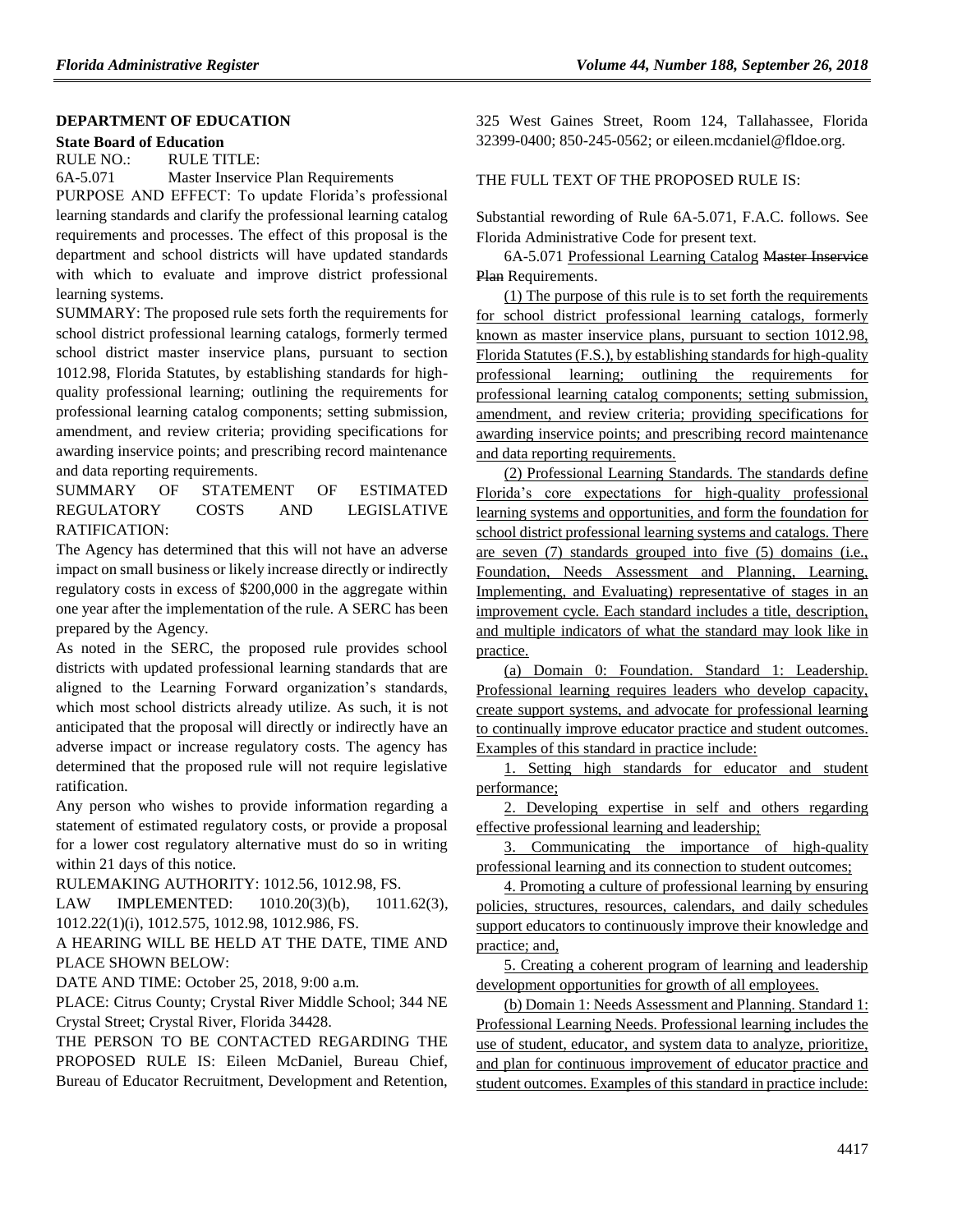1. Continuously analyzing and interpreting multiple types and sources of data (e.g., student performance, discipline, classroom observations, climate surveys) to determine student and educator learning needs and related educator problems of practice;

2. Prioritizing professional learning based on identified student and educator learning needs; and,

3. Developing individual, school, and district learning plans that align professional learning goals to student learning needs.

(c) Domain 1: Needs Assessment and Planning. Standard 2: Professional Learning Resources. Professional learning requires schools and systems to maximize and monitor the use of resources to continually improve educator practice and student outcomes. Examples of this standard in practice include:

1. Determining appropriate curricular resources to support professional learning needs;

2. Prioritizing and aligning fiscal, human, material, technology, and time resources for investment in professional learning;

3. Integrating multiple sources of funding in order to fully support identified professional learning needs; and,

4. Analyzing data collected on resource utilization and impact on desired outcomes to make decisions regarding future allocations.

(d) Domain 2: Learning. Standard 1: Learning Outcomes. Professional learning includes outcomes that ensure intended changes in educator knowledge, skills, dispositions, and practice align with student learning needs. Examples of this standard in practice include:

1. Using identified student learning needs to make decisions about professional learning content and outcomes;

2. Defining clear expectations and learning outcomes that specify what educators need to know and do in relation to educator performance standards; and,

3. Creating coherence by ensuring outcomes build on previous professional learning or knowledge.

(e) Domain 2: Learning. Standard 2: Learning Designs. Professional learning includes use of research- and evidencebased learning designs to continually improve educator practice and student outcomes. Examples of this standard in practice include:

1. Considering the desired outcomes and educator and student learning needs, interests, and experiences in the selection of learning designs;

2. Utilizing face-to-face, online, and blended learning design models that focus on sustained individual, team, and school learning;

3. Enabling educators to construct new, relevant, and personalized learning through processes such as active engagement, modeling, application, assessment, reflection, feedback, and ongoing support;

4. Supporting collaboration among educators to deepen professional practice and foster a sense of collective responsibility for improving student outcomes; and,

5. Engaging in a shared cycle of inquiry, action, research, data analysis, planning, implementation, reflection, and evaluation that drives continuous improvement (e.g., learning communities, Lesson Study, online networks, coaching, mentoring).

(f) Domain 3: Implementing. Standard 1: Implementation of Learning. Professional learning includes multiple opportunities to implement new learning with ongoing support and actionable feedback to continually improve educator practice and student outcomes. Examples of this standard in practice include:

1. Setting clear goals and maintaining high expectations for implementation of learning with fidelity;

2. Sustaining implementation of new learning by providing multiple opportunities for practice in authentic settings with ongoing and varied support (e.g., coaching, modeling, peer groups, co-teaching, co-planning, study groups);

3. Providing opportunities for frequent feedback and reflection to analyze and adjust practice in relation to established expectations; and,

4. Monitoring and assessing the degree of implementation to identify and resolve challenges related to integration of professional learning.

(g) Domain 4: Evaluating. Standard 1: Evaluation of Professional Learning. Professional learning includes formative and summative evaluation of the effectiveness of professional learning in increasing educator knowledge, changing educator dispositions and practice, and improving student outcomes to inform decisions about future professional learning. Examples of this standard in practice include:

1. Developing and conducting a comprehensive plan to evaluate the effectiveness of individual, school, and district plans for professional learning;

2. Monitoring formative educator practice and student learning data to assess professional learning and make adjustments as needed; and,

3. Conducting a summative evaluation at the end of a program to assess the overall impact and make decisions regarding future professional learning.

(3) Professional Learning Catalog Requirements. Pursuant to section 1012.98(4)(b)5., F.S., all school districts shall maintain, as a corollary of their professional learning system, a catalog that outlines all professional learning opportunities, referred to as components, for all school district employees from all funding sources.

(a) For each component, the catalog shall include the following:

1. A title;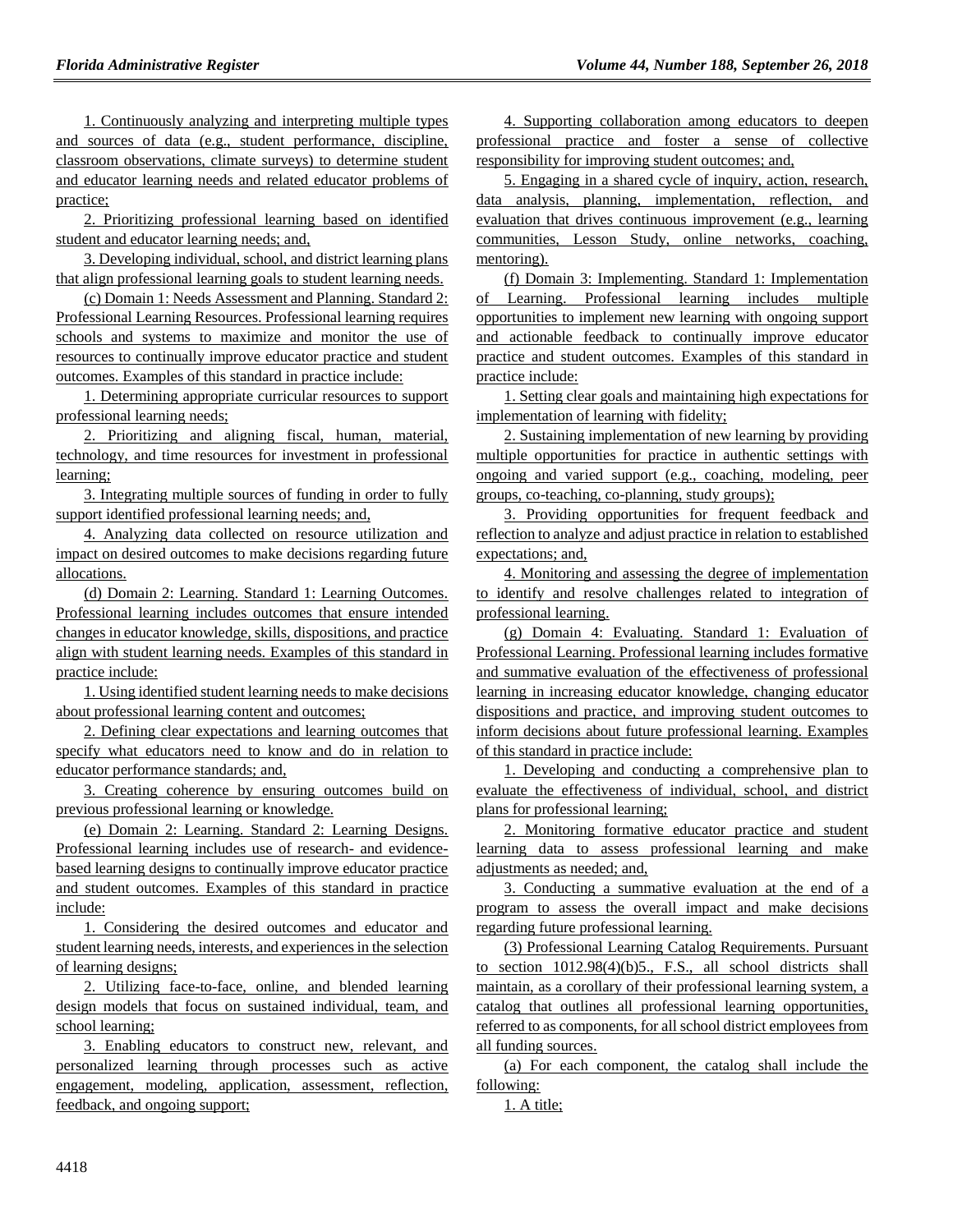2. An identifying number assigned in accordance with the FDOE Information Database Requirements: Volume II – Automated Staff Information System pursuant to section 1008.385(2), F.S., and Rule 6A-1.0014, F.A.C.;

3. The maximum number of inservice points to be awarded for successful completion of the component, assigned in accordance with the specifications outlined in subsection (7) of this rule;

4. A description of the specific objectives and activities to be completed; and,

5. The component evaluation criteria for determining the effectiveness of the professional learning in:

a. Addressing the specific objectives;

b. Increasing educator knowledge and skills;

c. Changing educator dispositions or practice in the educational setting; and,

d. Improving student outcomes.

(b) For each component for which inservice points will be awarded, the catalog shall also include a description of any follow-up activities that will be required and support that will be provided to ensure successful completion of the component.

(4) Submission, Amendment, and Review Criteria.

(a) By September 1 of each year, the school district shall update the catalog, based on the results of the review conducted pursuant to paragraph (4)(d) of this rule, and the district school board shall approve the catalog pursuant to the criteria and procedures in subsections (3) and (4) of this rule.

(b) By October 1 of each year, the school district shall submit a letter to the Commissioner verifying that the district school board has approved the catalog and the catalog meets the criteria in subsection (3) of this rule.

(c) A component developed or modified after the annual approval of the catalog shall be approved as an amendment by the district school board and meet the criteria in subsection (3) of this rule.

(d) Annually, the school district shall conduct a review of the previous year's catalog program operations that results in a determination of its effectiveness in the educational setting as measured by changes in educator practice and student outcomes, and use this information to make decisions about which components to continue, modify, or eliminate.

(5) The approval of program plans for school district addon certification programs pursuant to section 1012.575, F.S., shall be for a period of five (5) years. Professional learning components associated with the approved programs shall remain in the professional learning catalog throughout the approval period.

(6) Other Eligible Entities. A developmental research school operated under the control of the State University System, an eligible state educational agency, or an organization of private schools or consortium of charter schools that meets criteria specified in section 1012.98(6), F.S., may develop a professional learning system and catalog.

(a) The catalog shall be developed meeting the criteria outlined in subsection (3) of this rule and submitted to the department for initial approval by the Commissioner.

(b) After initial approval of a catalog, continued approval shall be in accordance with the criteria and procedures outlined in subsections (3) and (4) of this rule, and the requirements for reporting and data maintenance as required in subsection (8) of this rule.

(c) For other eligible entities with an approved professional learning system and catalog, references to district school boards in this rule shall mean the director of a developmental research school, or the governing authority of an eligible state educational agency, organization of private schools, or consortium of charter schools.

(7) Awarding of Inservice Points. Inservice points awarded for successful completion of a component shall be assigned as follows:

(a) One (1) clock hour of participation shall equal one (1) inservice point, or as specified by the professional learning catalog based on competency(ies) demonstrated.

(b) Points awarded for completion of college credit shall equate to inservice participation as follows:

1. One (1) semester hour shall equal twenty (20) inservice points; and,

2. One (1) quarter hour shall equal thirteen (13) and onethird inservice points.

(8) Record Maintenance and Data Reporting Requirements. District professional learning catalog records shall be maintained and data shall be reported as follows:

(a) Information shall be maintained for each component to include the following:

1. Dates the component was delivered;

2. Names of component leaders;

3. Names of participants and performance records;

4. Evaluation of the component; and,

5. Criteria for successful completion.

(b) Information shall be maintained for each component participant to include the following:

1. Title and number of the component;

2. Dates of participation;

3. Satisfactory or unsatisfactory completion; and,

4. Number of inservice points to be awarded, eligibility of the points to be used for certification, and expiration date of the educator's certificate(s), if applicable. All requirements for renewal of a Professional Certificate on the basis of completion of inservice points pursuant to section 1012.585, F.S., and Rule 6A-4.0051, F.A.C., shall be met.

(c) Each school district shall report data information for all approved professional learning components as required by the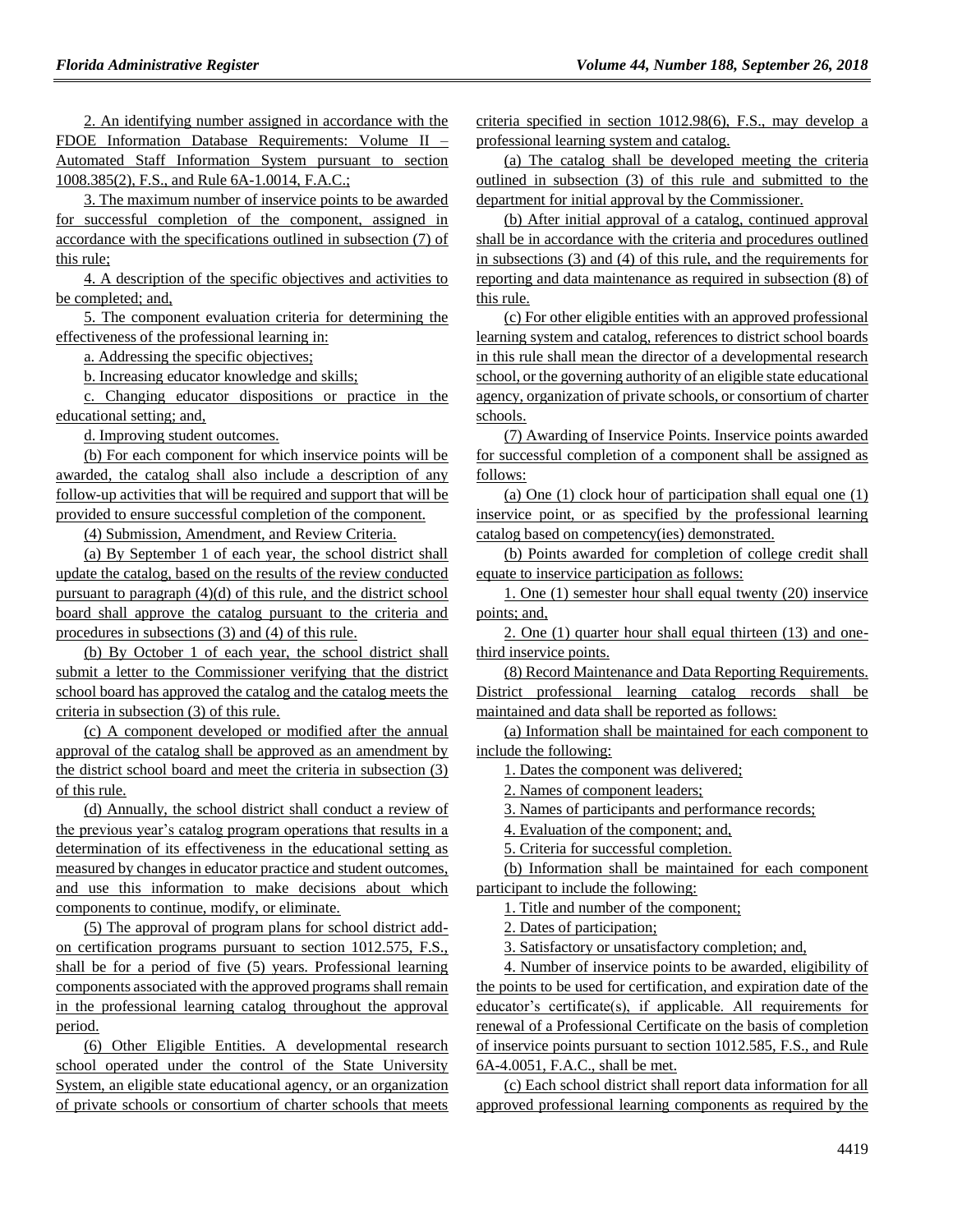FDOE Information Database Requirements: Volume II – Automated Staff Information System pursuant to section 1008.385(2), F.S., and Rule 6A-1.0014, F.A.C. Other educational agencies, organizations of private schools, and consortiums of charter schools with approved catalogs without automated data reporting capabilities shall report the required component data information using nonautomated equivalent means by October 1 of each year.

Rulemaking Authority 1012.98, 1012.56 FS. Law Implemented 1012.22(1)(i), 1012.986, 1012.98, 1011.62(3), 1010.20(3)(b), 1012.575 FS. History–New 11-25-75, Formerly 6A-5.72, Amended 4- 10-79, 6-28-83, 7-15-84, 12-26-85, Formerly 6A-5.71, Amended 8-28- 95, 7-2-98, 5-2-10,

NAME OF PERSON ORIGINATING PROPOSED RULE: Hershel Lyons, Chancellor, K12 Public Schools.

NAME OF AGENCY HEAD WHO APPROVED THE PROPOSED RULE: Pam Stewart, Commissioner, Department of Education.

DATE PROPOSED RULE APPROVED BY AGENCY HEAD: September 24, 2018

DATE NOTICE OF PROPOSED RULE DEVELOPMENT PUBLISHED IN FAR: July 31, 2018.

### **[DEPARTMENT OF EDUCATION](https://www.flrules.org/gateway/department.asp?id=6)**

### **[State Board of Education](https://www.flrules.org/gateway/organization.asp?id=195)**

RULE NO.: RULE TITLE:

[6A-6.0573](https://www.flrules.org/gateway/ruleNo.asp?id=6A-6.0573) Industry Certification Process.

PURPOSE AND EFFECT: To update the rule to adopt the most recent CAPE Industry Certification Funding List, recommendations from CareerSource Florida and the Department of Agriculture and Consumer Services, and required forms. In addition, updates are included on the process of registering Career-themed courses, as well as new language addressing the security of industry certification exams. The effect is to ensure that appropriate certifications are included on the most recent CAPE Industry Certification Funding List.

SUMMARY: The amendment includes revisions to the rule and documents incorporated by reference as follows: 1) Adoption by reference of the 2018-2019 CAPE Industry Certification Funding List; 2) Adoption by reference of the industry certification recommendations from CareerSource Florida; 3) Adoption of an updated registration form for career-themed courses; and 4) Clarifying language on the process of registering career-themed courses and addressing the security of industry certification exams.

SUMMARY OF STATEMENT OF ESTIMATED REGULATORY COSTS AND LEGISLATIVE RATIFICATION:

The Agency has determined that this will not have an adverse impact on small business or likely increase directly or indirectly regulatory costs in excess of \$200,000 in the aggregate within one year after the implementation of the rule. A SERC has not been prepared by the Agency.

The Agency has determined that the proposed rule is not expected to require legislative ratification based on the statement of estimated regulatory costs or if no SERC is required, the information expressly relied upon and described herein: This amendment provides additional certifications available to students, clarifying language on the process of registering career-themed courses, addresses the security of industry certification exams and technical wording changes. It is not expected to have any impact on the factors found in section  $120.541(2)(a)$ , F.S., or require legislative ratification.

Any person who wishes to provide information regarding a statement of estimated regulatory costs, or provide a proposal for a lower cost regulatory alternative must do so in writing within 21 days of this notice.

RULEMAKING AUTHORITY: [1003.4203\(9\),](https://www.flrules.org/gateway/statute.asp?id=1003.4203(9)) [1003.492\(3\),](https://www.flrules.org/gateway/statute.asp?id=%201003.492(3)) [1008.44,](https://www.flrules.org/gateway/statute.asp?id=%201008.44) [1011.62\(1\)\(o\),](https://www.flrules.org/gateway/statute.asp?id=%201011.62(1)(o)) FS.

LAW IMPLEMENTED: [1003.4203, 1003.492, 1003.493,](https://www.flrules.org/gateway/cfr.asp?id=1003.4203,%201003.492,%201003.493,%201003.4935,%201008.44,%201011.62(1)(o),%20F.S)  [1003.4935, 1008.44, 1011.62\(1\)\(o\), FS.](https://www.flrules.org/gateway/cfr.asp?id=1003.4203,%201003.492,%201003.493,%201003.4935,%201008.44,%201011.62(1)(o),%20F.S)

A HEARING WILL BE HELD AT THE DATE, TIME AND PLACE SHOWN BELOW:

DATE AND TIME: October 25, 2018, 9:00 a.m.

PLACE: Crystal River Middle School, 344 NE Crystal St., Crystal River, FL 34428.

THE PERSON TO BE CONTACTED REGARDING THE PROPOSED RULE IS: Tara Goodman, Bureau Chief, Division of Career and Adult Education, 325 West Gaines Street, Room 744, Tallahassee, Florida 32399-0400, (850)245-9001 or email: Tara.Goodman@fldoe.org.

## THE FULL TEXT OF THE PROPOSED RULE IS:

6A-6.0573 Industry Certification Process.

(1) Purpose. The purpose of this rule is to specify the procedures and timelines for implementation of an industry certification process.

(2) Definitions. The following definitions shall be used in this rule and incorporated documents:

(a) through (g) No change.

(h) "Career-themed course" means a course as defined in section 1003.493(1)(b), F.S., offered in secondary schools which meets the requirements in section 1003.493(4), F.S. This may be any course available to students in grades 6-12 with career education content related to an industry certification.

(i) through (j) No change.

(k) "Monitor" is the individual assigned to independently observe the administration of an industry certification exam.

(l) "Proctor" is the individual assigned to administer industry certification exams.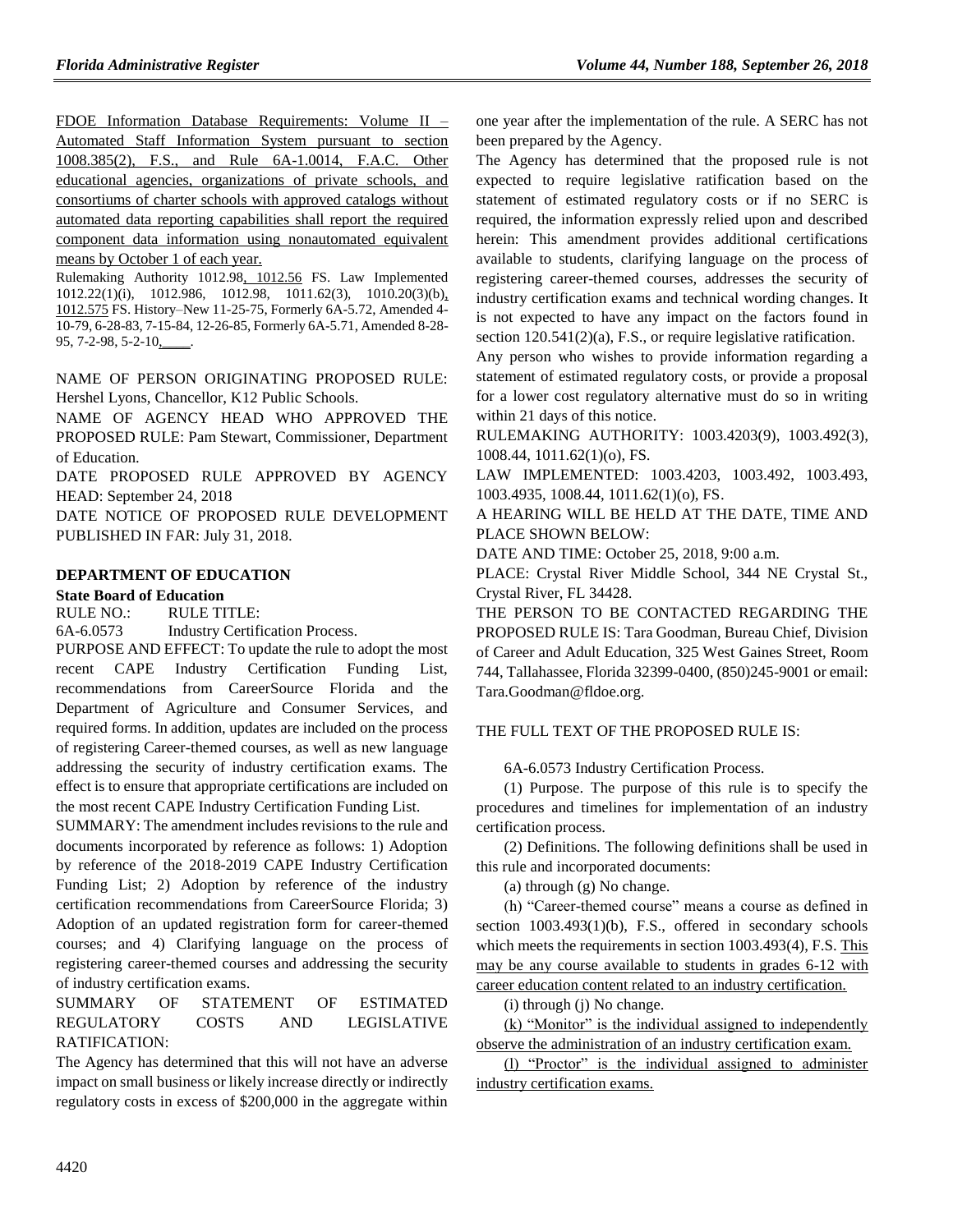(3) Adoption of the 2018-2019 2017-2018 CareerSource Florida Recommendations. CareerSource Florida's list of recommended industry certifications (https://www.flrules.org/Gateway/reference.asp?No=Ref-08701), is adopted by the State Board of Education and incorporated by reference in this rule. The list may be obtained from the Department of Education, Room 744, Turlington Building, 325 West Gaines Street, Tallahassee, FL 32399.

(4) No change.

(5) Adoption of an annual "CAPE Industry Certification Funding List." The "CAPE Industry Certification Funding List" is composed of industry certifications, certificates, and courses as specified in sections 1008.44 and 1011.62(1), F.S.

(a) The list includes the following certifications and certificates:

1. "CAPE Industry Certifications,"

2. "CAPE Acceleration Industry Certifications;" and,

3. "CAPE Digital Tool Certificates."

(b) This list will be known as the "2018-2019 2017-2018 CAPE Industry Certification Funding List, updated," (http://www.flrules.org/Gateway/reference.asp?No=Ref-09424) published by the Department of Education and is incorporated by reference in this rule. The list may be obtained from the Department of Education, Room 744, Turlington

Building, 325 West Gaines Street, Tallahassee, FL 32399.

(6) and (7) No change.

(8) Grade level limitations for industry certifications. No later than August 1-March 1 of each year, the Commissioner shall identify the grade level limitations for the subsequent school year. A list of the grade level limitations will be posted on the Department's website at the following link: http://www.fldoe.org/academics/career-adult-edu/cape-

secondary. The grade level limitations shall be specified on the next adoption of the "CAPE Industry Certification Funding List."

(9) through (12) No change.

(13) Conditions for Florida Education Finance Program (FEFP) calculation and reporting.

(a) through (b) No change.

(c) In order for the district to report successful attainment of certifications, certificates, and course completion on the "CAPE Industry Certification Funding List," the following test administration procedures for all examinations associated with earning the industry certification must be followed:

1. through 4. No change.

5. The exams leading to the industry certification must not have been administered to a student more than three (3) times during the academic year with a minimum of twenty (20) calendar days between test administrations. If an exam attempt is invalidated by the certifying agency due to a testing irregularity, the district may administer a re-test before the twenty (20) day waiting period has elapsed.

6. No change.

(14) Registration of career and professional academies and eareer themed courses. The Department of Education shall maintain a website for school districts to register high school career and professional academies, and middle grades career and professional academies, and career-themed courses.

(a) For high school career and professional academies, school districts shall submit up-to-date information on each career and professional academy through an annual reporting window which shall open no later than August 16 on or after July 15 and close on September 15, and shall remain open for a minimum of thirty (30) days. Form FCAPEA-01, Florida Career and Professional Education Act Career and Professional Academies,

(http://www.flrules.org/Gateway/reference.asp?No=Ref-

05821) is hereby incorporated by reference in this rule to become effective September 2015, and shall be utilized for reporting the information. Form FCAPEA-01 may be found on the Department's website at: https://web02.fldoe.org/CAPE/ https://app1.fldoe.org/workforce/CAPE.

(b) For middle grades career and professional academies, school districts shall submit up-to-date information on each career and professional academy through an annual reporting window which shall open on or after September 16 and close on October 15 and shall be open for a minimum of twenty (20) days. Form FCAPEA-02, Florida Career and Professional Education Act Career and Professional Academies, (http://www.flrules.org/Gateway/reference.asp?No=Ref-

05822) is hereby incorporated by reference in this rule to become effective October 2016, and shall be utilized for reporting the information. Form FCAPEA-02 may be found on the Department's website at: https://web02.fldoe.org/CAPE/ https://app1.fldoe.org/workforce/CAPE.

(15) Registration of career-themed courses eligible for funding as specified in s.  $1011.62(1)(o)$ , F.S. The Department of Education shall maintain a web-based application which shall be used by school districts for the annual submission of current information on each career-themed course by school.

(a) Eligible courses must be registered by the school district for an academic year during the following registration windows: October 16 to November 30, February 1 to March 1, and August 1 to August 10.

(b) A course must have students enrolled in the academic year in order to be registered.

(c) The registration system shall include all career education courses approved for grades 6 through 12 in the course code directory as adopted in Rule 6A-1.09441, F.A.C. Other courses available to students in grades 6 through 12 may be added to the registration system if requested by a school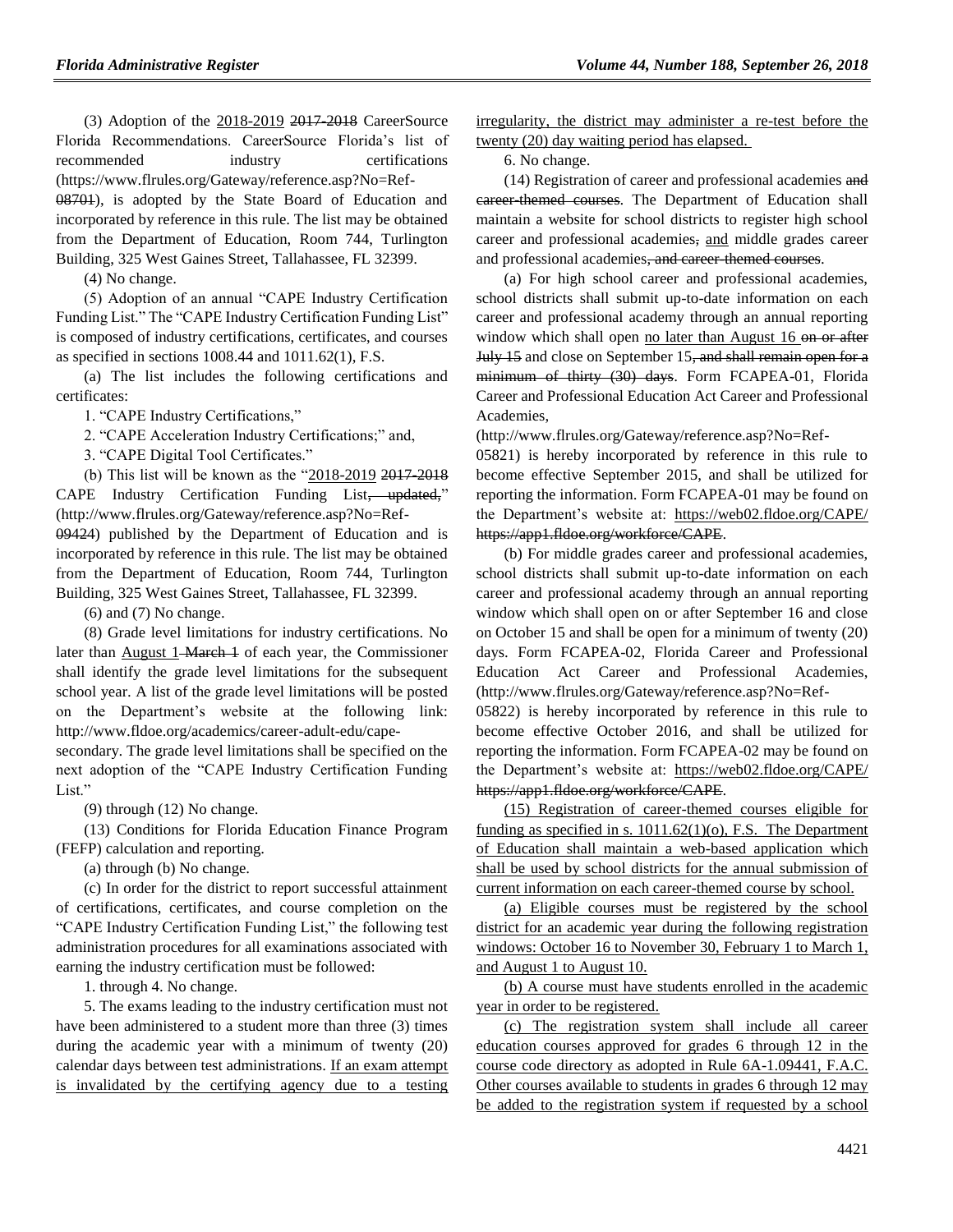district and with documentation that student mastery of at least five (5) core standards are assessed by an industry certification exam adopted on the CAPE Industry Certification Funding List.

(d) Districts will be eligible for the additional FTE membership provided in s. 1011.62(1)(o), F.S., for the industry certifications on the CAPE Industry Certification Funding List which are identified by the school district in the course registration.

(e) A dual enrollment course at a public or private postsecondary institution with which the district has an articulation agreement may be registered as a career-themed course if the course leads to an industry certification on the CAPE Industry Certification Funding List and is not eligible for other performance funds as specified in s.  $1011.62(1)(o)1.b.,$ F.S.

(f) The registration system shall include a step for final approval by the district superintendent, which shall certify that the course is being registered in accordance with the statutory definition and requirements for career-themed courses in s. 1003.493(1)(b) and s. 1003.493(4), F.S., including that the course is being taught by instructors in the school who hold the industry certifications or higher level industry certifications for which the course is being registered.

(g) Registration of career-themed courses through which students earn CAPE Industry Certifications and CAPE Acceleration Industry Certifications is required for funding in the FEFP.

(h)(c) For career-themed courses, school districts shall annually submit up-to-date information on each career-themed course by school during an initial registration period from October 16 to November 30, and shall be allowed to submit updates after the initial registration period during the subsequent period of February 1 to March 1 and August 1 to August 10. Form FCAPEA-03, Florida Career and Professional Education Act Career-Themed Course Registration Form, (http://www.flrules.org/Gateway/reference.asp?No=Ref-

08703) is hereby incorporated by reference in this rule to become effective November 2018 October 2017, and shall be utilized for reporting the career-themed course information. Form FCAPEA-03 may be found on the Department's website at: https://web02.fldoe.org/CAPE/ https://app1.fldoe.org/workforce/CAPE.

(16) Teacher and proctor conduct provisions for maintaining the validity of the industry certification credential. Industry certifications are independent, third-party verification of technical skills achieved by students. Any practice that jeopardizes the validity of industry certifications disadvantages the students and prospective employers. Teachers who provide direct instruction leading to industry certification exams and proctors assigned to administer industry certification exams shall not engage in any conduct that jeopardizes the validity of

the industry certification exam results. Only authorized proctors may be provided access to testing materials associated with industry certification exams.

(a) Teachers providing instruction leading to industry certification exams shall not:

1. Assist students with answering exam questions during an active test administration.

2. Create any study guide or other document that includes any exam questions that are part of a current test form for the industry certification.

3. Administer an industry certification exam to students to whom they provide direct instruction for the certification, except as specified in paragraph  $(13)(c)$  of this rule.

4. Administer an industry certification exam to themselves or other staff members in the district, if they provide direct instruction to students for the certification.

5. Administer any industry certification exam to a family member.

6. Preview active exam content, even in the presence of a monitor or assigned proctor.

7. Access any testing materials, either computer-based or paper-based, unless assigned as the only available proctor as specified in paragraph (13)(c) of this rule.

8. Reveal, print, copy, screen capture or otherwise reproduce test questions that are part of an active version of an industry certification exam.

9. Take any industry certification exam using any name other than their own legal name.

10. Allow or entice another person to take an exam for a test candidate.

11. Interfere in any way that jeopardizes the integrity of the test with persons assigned to administer or proctor industry certification exams.

12. Provide answer keys to any student before, during or after test administration.

13. Participate in, direct, aid, counsel, assist in, or engage in conduct or activity which could result in inaccurate measurement of student achievement on industry certification exams.

(b) Authorized proctors or monitors for the industry certification exams shall not:

1. Assist students with answering exam questions during an active test administration.

2. Create any study guide or other document that includes any exam questions that are part of a current test form for the industry certification.

3. Reveal, print, copy, screen capture or otherwise reproduce exam questions, unless expressly authorized by the certifying agency for the industry certification.

4. Provide access to an exam to any teacher or other district employee, except as part of any official administration of the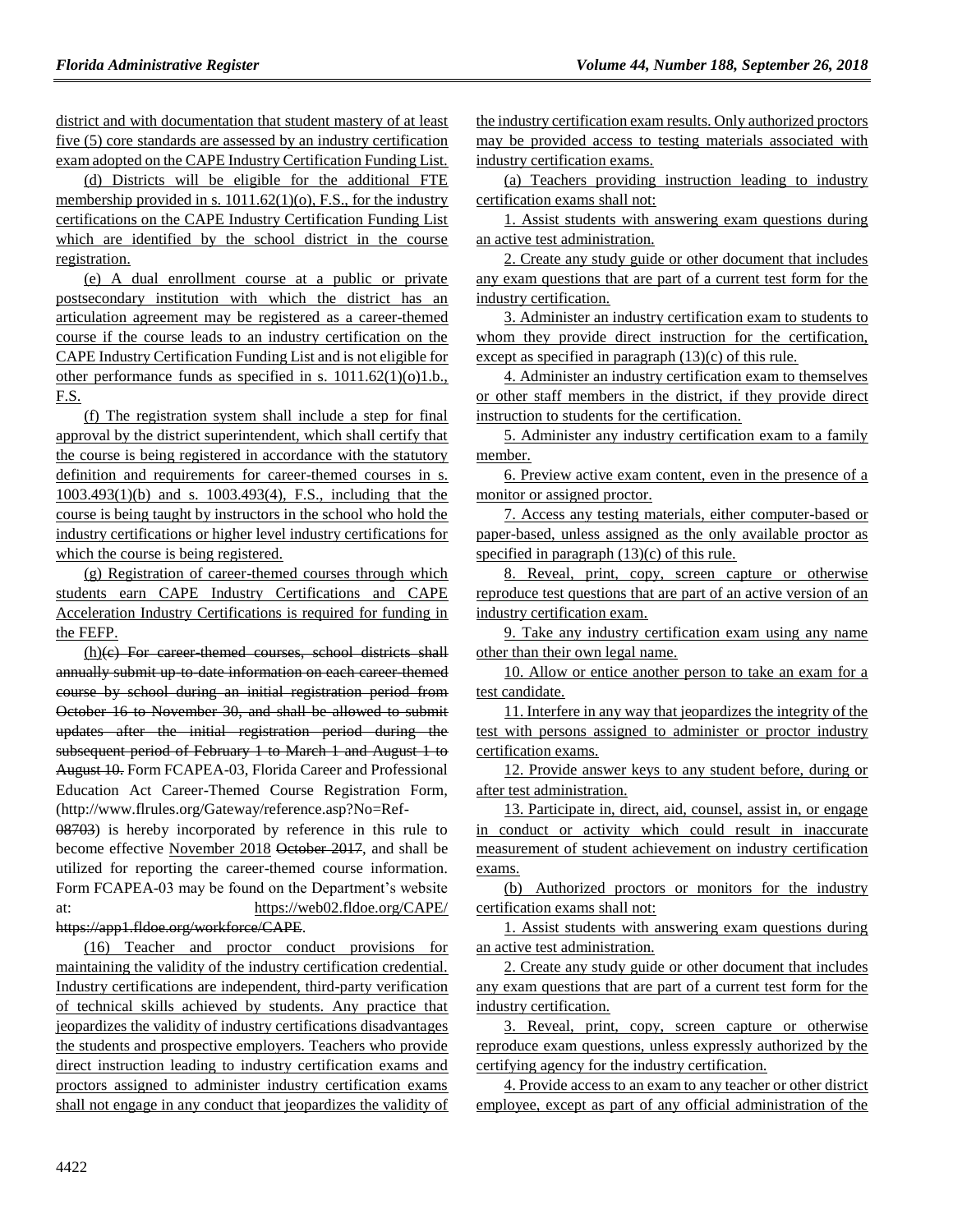exam for the purpose of that teacher or employee obtaining the industry certification.

5. Take any industry certification exam using any name other than their own legal name.

6. Allow or entice another person to take an exam for a test candidate.

7. Provide answer keys to any student before, during, or after test administration.

8. Share credentials provided by the certifying agency for the purpose of administering industry certification exams.

9. Administer any industry certification exam to a family member.

10. Participate in, direct, aid, counsel, assist in, or engage in conduct or activity which could result in inaccurate measurement of student achievement on industry certification exams.

(17) Local test administration procedures and training for industry certification exam administration. School districts shall create and maintain local test administration procedures for the administration of all industry certification exams.

(a) These test administration procedures must include the following:

1. Verification that each responsible teacher or proctor has received training on test security. Teachers and proctors must annually sign a statement of educational integrity which includes the detrimental and negative impact academic dishonesty brings upon a profession, as well as safety and security hazards which may result when candidates have not met the industry standard for acceptable training.

2. Notification of disciplinary actions and consequences for engaging in or allowing testing irregularities and compromises.

3. Notification of disciplinary actions and consequences for failure to abide by all security protocol.

4. Procedures for handling test interruptions, testing irregularities and technical abnormalities that occur during exam administration.

5. Training on Florida Statutes and State Board of Education Rules pertaining to industry certification.

(b) All teachers providing instruction, proctors administering industry certification exams, and monitors for industry certification exams must sign Form FCAPEA-04, Florida Career and Professional Education Act Industry Certification Test Administration and Security Agreement (*dos link*), which is hereby incorporated by reference in this rule to become effective November 2018. Form FCAPEA-04 may be found on the department's website at: http://fldoe.org/academics/career-adult-edu/capesecondary/resources.stml.

(c) School districts shall maintain records and rosters for required training, including signed documents, for a minimum of five (5) years.

(18) Reporting requirements for violations of industry certification test administration provisions. In those situations where provisions of subsection (16) of this rule are violated by a teacher or proctor, the district shall prepare a report made to the department and the certifying agency. This notification must occur within five (5) business days, unless the certifying agency has a more stringent requirement. The report shall include a description of the incident, the names of the persons involved in or witness to the incident, and other information as appropriate.

Rulemaking Authority 1003.4203(9), 1003.492(3), 1008.44, 1011.62(1), F.S. Law Implemented 1003.4203, 1003.492, 1003.493, 1003.4935, 1008.44, 1011.62(1), 1012.796 F.S. History–New 10-20- 08, Amended 8-18-09, 6-22-10, 6-21-11, 10-25-11, 8-23-12, 3-25-13, 11-3-13, 6-25-14, 11-4-14, 5-19-15, 9-30-15, 7-26-16, 10-30-16, 4-25- 17, 10-17-17, 6-19-18,

NAME OF PERSON ORIGINATING PROPOSED RULE: Rod Duckworth, Chancellor, Division of Career and Adult Education.

NAME OF AGENCY HEAD WHO APPROVED THE PROPOSED RULE: Pam Stewart, Commissioner, Department of Education.

DATE PROPOSED RULE APPROVED BY AGENCY HEAD: September 24, 2018

DATE NOTICE OF PROPOSED RULE DEVELOPMENT PUBLISHED IN FAR: July 31, 2018.

## **[DEPARTMENT OF EDUCATION](https://www.flrules.org/gateway/department.asp?id=6)**

## **[State Board of Education](https://www.flrules.org/gateway/organization.asp?id=195)**

RULE NO.: RULE TITLE:

[6A-7.0710](https://www.flrules.org/gateway/ruleNo.asp?id=6A-7.0710) Instructional Materials Evaluation Procedures

PURPOSE AND EFFECT: To update and prescribe the procedures governing the adoption of instructional materials for use by Florida school districts for the 2019-20 adoption and beyond.

SUMMARY: The proposed rule updates the procedures governing the adoption of instructional materials for use by Florida school districts for the 2019-20 adoption and beyond. More specifically, the proposed amendments modify the incorporated document entitled, "Policies and Procedures Specifications for the Florida Instructional Materials Adoption" by specifying new criteria for K-5 English Language Arts (ELA) materials and by including a further explanation of the instructional materials rating system. Additionally, the incorporated document IM8, "Publisher Questionnaire," seeks information about advanced placement, foreign language translations and access point correlations for instructional materials. The third incorporated document modified is IM7, the "Standards Alignment Form." These proposed changes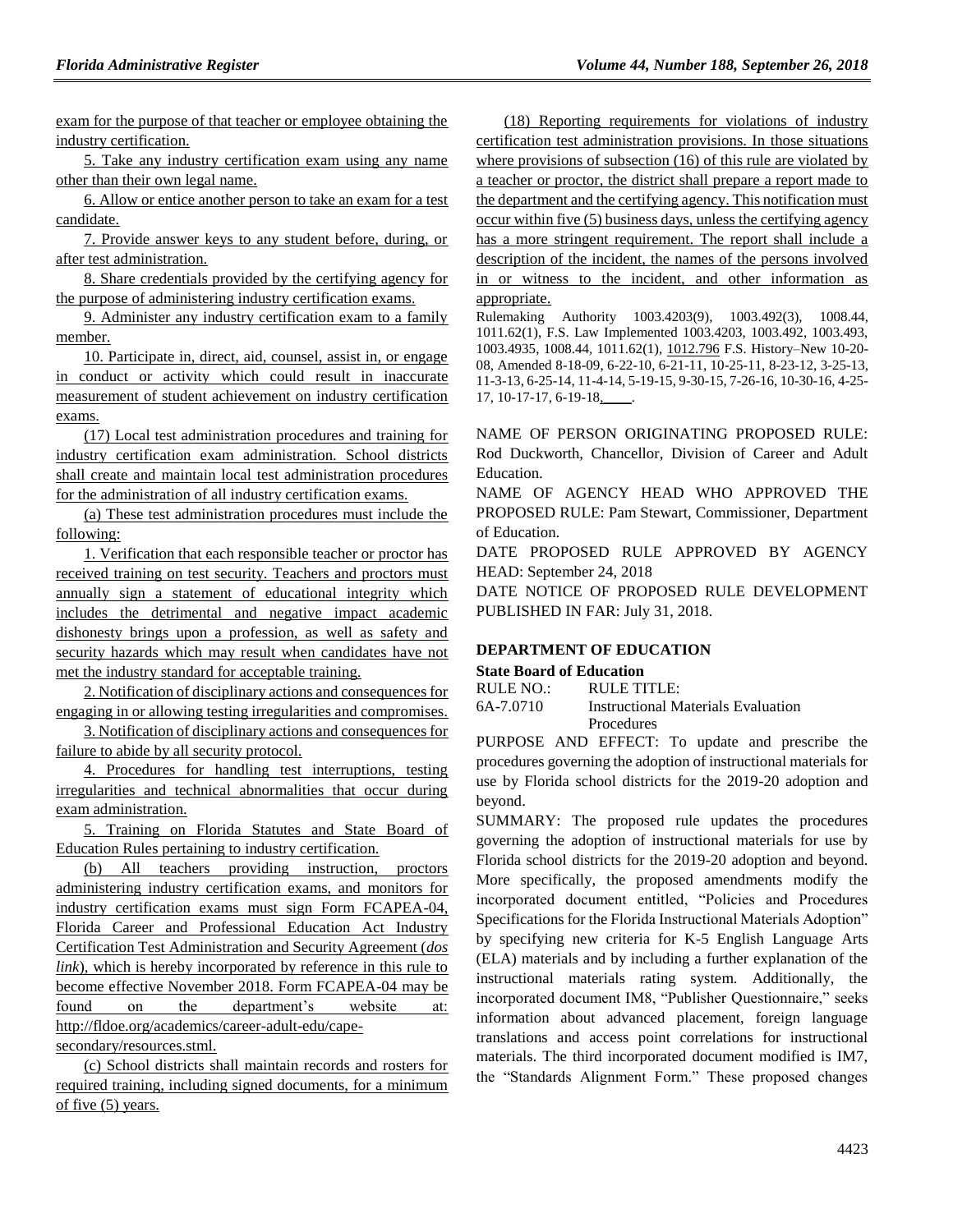include requiring information about the alignment of ELA instructional materials.

## SUMMARY OF STATEMENT OF ESTIMATED REGULATORY COSTS AND LEGISLATIVE RATIFICATION:

The Agency has determined that this will not have an adverse impact on small business or likely increase directly or indirectly regulatory costs in excess of \$200,000 in the aggregate within one year after the implementation of the rule. A SERC has not been prepared by the Agency.

The Agency has determined that the proposed rule is not expected to require legislative ratification based on the statement of estimated regulatory costs or if no SERC is required, the information expressly relied upon and described herein: The proposed rule is not expected to have any adverse impact on economic growth, business competitiveness, regulatory costs or other factors listed in s. 120.541(2)(a), F.S. While legislative changes in 2017 impact the review of instructional materials, since the materials are on a routine cycle for review it is not anticipated that the proposed rule will require legislative ratification.

Any person who wishes to provide information regarding a statement of estimated regulatory costs, or provide a proposal for a lower cost regulatory alternative must do so in writing within 21 days of this notice.

RULEMAKING AUTHORITY: [1001.02\(1\),](https://www.flrules.org/gateway/statute.asp?id=1001.02(1)) [1006.34\(1\),](https://www.flrules.org/gateway/statute.asp?id=%201006.34(1)) FS. LAW IMPLEMENTED: [1001.215\(4\),](https://www.flrules.org/gateway/statute.asp?id=1001.215(4)) [1006.29,](https://www.flrules.org/gateway/statute.asp?id=%201006.29) [1006.30,](https://www.flrules.org/gateway/statute.asp?id=%201006.30) [1006.31,](https://www.flrules.org/gateway/statute.asp?id=%201006.31) [1006.32,](https://www.flrules.org/gateway/statute.asp?id=%201006.32) [1006.33,](https://www.flrules.org/gateway/statute.asp?id=%201006.33) [1006.34,](https://www.flrules.org/gateway/statute.asp?id=%201006.34) [1006.36,](https://www.flrules.org/gateway/statute.asp?id=%201006.36) [1006.38,](https://www.flrules.org/gateway/statute.asp?id=%201006.38) FS. A HEARING WILL BE HELD AT THE DATE, TIME AND

PLACE SHOWN BELOW:

DATE AND TIME: October 25, 2018, 9:00 a.m.

PLACE: Crystal River Middle School, 344 NE Crystal St., Crystal River, FL 34428.

THE PERSON TO BE CONTACTED REGARDING THE PROPOSED RULE IS: Jacob Oliva, Executive Vice Chancellor of K-12 Public Schools at Jacob.Oliva@fldoe.org.

#### THE FULL TEXT OF THE PROPOSED RULE IS:

6A-7.0710 Instructional Materials Evaluation Procedures.

(1) Publishers and manufacturers of instructional materials may submit sealed bids or proposals for the adoption of instructional materials by the Department of Education in response to the advertisement required by Section 1006.33(1), F.S. The Policies and Procedures Specifications for the Florida Instructional Materials Adoption (http://www.flrules.org/Gateway/reference.asp?No=Ref-

06872) is hereby incorporated by reference (effective November 2018 June 2016) and will be available on the Florida Department of Education's Office of Instructional Materials website at a state at  $\alpha$  at  $\alpha$ 

http://www.fldoe.org/academics/standards/instructionalmaterials.

(2) The following forms shall be submitted by instructional materials publishers or manufacturers when proposing instructional materials for adoption and are hereby incorporated by reference in this rule. These forms may be found on the Publisher Registration and online Bid Process Portal at https://app2.fldoe.org/BII/InstructMat/Publisher/Secure/Main Menu.aspx

https://web01.fldoe.org/InstructMat/Publisher/Account/Login. aspx or by contacting the Department of Education, 325 West Gaines Street, Room 424, Tallahassee, Florida 32399.

(a) through (g) No change.

(h) Form IM7, Standards Alignment Form (http://www.flrules.org/Gateway/reference.asp?No=Ref-

06877) (Effective November 2018 June 2016);

(i) Form IM8, Publisher Questionnaire (http://www.flrules.org/Gateway/reference.asp?No=Ref-

06878) (Effective November 2018 June 2016);

(j) through (m) No change.

(3) No change.

Rulemaking Authority 1001.02(1), 1006.34(1) FS. Law Implemented 1006.29, 1006.30, 1006.31, 1006.32, 1006.33, 1006.34, 1006.36, 1006.38 FS. History–New 12-29-11, Amended 6-23-16\_\_\_\_\_\_.

NAME OF PERSON ORIGINATING PROPOSED RULE: Hershel Lyons, Chancellor, Division of Public Schools.

NAME OF AGENCY HEAD WHO APPROVED THE PROPOSED RULE: Pam Stewart, Commissioner, Department of Education.

DATE PROPOSED RULE APPROVED BY AGENCY HEAD: September 24, 2018

DATE NOTICE OF PROPOSED RULE DEVELOPMENT PUBLISHED IN FAR: August 22, 2018.

## **[DEPARTMENT OF CHILDREN AND FAMILIES](https://www.flrules.org/gateway/department.asp?id=65)**

**[Economic Self-Sufficiency Program](https://www.flrules.org/gateway/organization.asp?id=340)**

RULE NO.: RULE TITLE:

[65A-2.036](https://www.flrules.org/gateway/ruleNo.asp?id=65A-2.036) Optional State Supplementation Base Provider Rates and Program Standards

PURPOSE AND EFFECT: The Department intends to amend 65A-2.036, F.A.C., Optional State Supplementation Base Provider Rates and Program Standards, to update the monthly income eligibility standards for optional state supplementation. SUMMARY: The monthly income eligibility standards for optional state supplementation will be increased.

SUMMARY OF STATEMENT OF ESTIMATED REGULATORY COSTS AND LEGISLATIVE RATIFICATION:

The Agency has determined that this will not have an adverse impact on small business or likely increase directly or indirectly regulatory costs in excess of \$200,000 in the aggregate within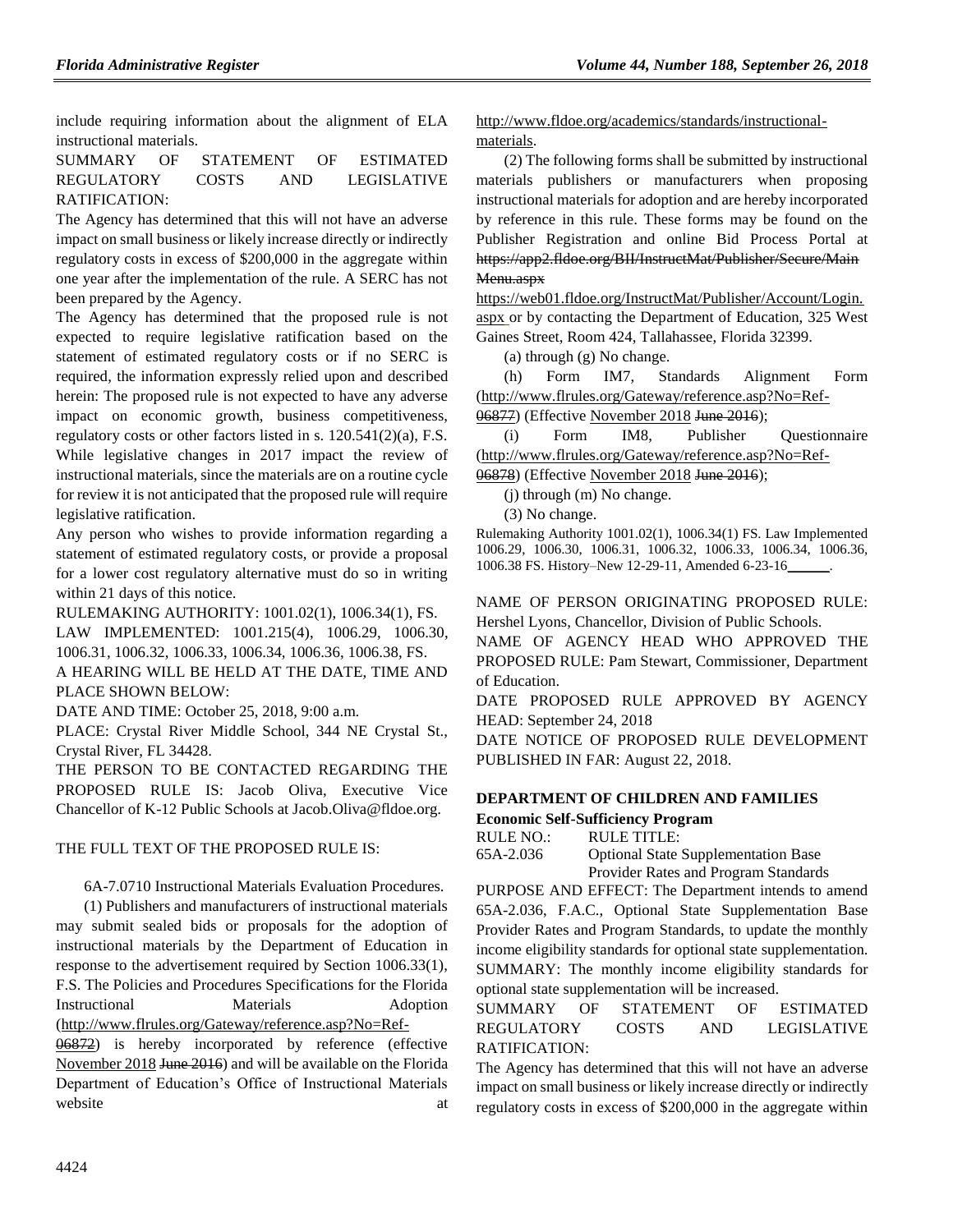one year after the implementation of the rule. A SERC has not been prepared by the Agency.

The Agency has determined that the proposed rule is not expected to require legislative ratification based on the statement of estimated regulatory costs or if no SERC is required, the information expressly relied upon and described herein: The Department used a checklist to conduct an economic analysis and determine if there is an adverse impact or regulatory costs associated with this rule that exceeds the criteria in section 120.541(2)(a), F.S. Based upon this analysis, the Department has determined that the proposed rule is not expected to require legislative ratification.

Any person who wishes to provide information regarding a statement of estimated regulatory costs, or provide a proposal for a lower cost regulatory alternative must do so in writing within 21 days of this notice.

RULEMAKING AUTHORITY: [409.212\(7\),](https://www.flrules.org/gateway/statute.asp?id=409.212(7)) FS.

LAW IMPLEMENTED: [409.212,](https://www.flrules.org/gateway/statute.asp?id=409.212) FS.

IF REQUESTED WITHIN 21 DAYS OF THE DATE OF THIS NOTICE, A HEARING WILL BE SCHEDULED AND ANNOUNCED IN THE FAR.

THE PERSON TO BE CONTACTED REGARDING THE PROPOSED RULE IS: Jodi Abramowitz. Jodi can be reached at (850)717-4470 or Jodi.abramowitz@myflfamilies.com.

#### THE FULL TEXT OF THE PROPOSED RULE IS:

65A-2.036 Optional State Supplementation Base Provider Rates and Program Standards.

(1) through (2) No change.

(3) Optional State Supplementation Program Financial Standards. Optional State Supplementation Program financial standards are subject to Florida legislative appropriations and federal cost-of-living adjustments.

(a) The monthly income eligibility standard for residents of Assisted Living Facilities (ALFs), Adult Family Care Homes (AFCHs) and, except as specified in paragraph (b), below, Mental Health Residential Treatment Facilities (MHRTFs) is \$828.40 \$623.40.

(b) The monthly income eligibility standard for residents of MHRTFs that do not meet the criteria for enrollment as qualified Medicaid providers of Assistive Care Services (ACS), and for individuals with coverage under subsections 65A-2.033(3) and (4), F.A.C., is \$935.00 \$730.

(c) No change.

(4) Optional State Supplementation Base Provider Rates. Optional State Supplementation base provider rates are subject to Florida legislative appropriations and federal cost-of-living adjustments.

(a) For ALFs, AFCHs and, except as specified in paragraph (b), below, MHRTFs, the monthly base provider rate is \$774.40 \$569.40 and is inclusive of room and board only.

(b) For MHRTFs that do not meet the criteria for enrollment as qualified Medicaid providers of ACS, and for the individuals covered under subsections 65A-2.033(3) and (4), F.A.C., the monthly base provider rate is \$935.00 \$730 and is inclusive of room, board and personal care.

(5) through (8) No change.

Rulemaking Authority 409.212(7) FS. Law Implemented 409.212 FS. History–New 1-1-77, Amended 9-27-79, 10-7-80, 9-29-81, 9-29-82, 10-31-83, 11-28-83, 9-30-84, 10-1-85, Formerly 10C-2.36, Amended 1-1-87, 2-9-88, 11-6-88, 2-16-89, 3-1-90, 1-27-91, 2-19-95, Formerly 10C-2.036, Amended 1-27-99, 12-16-01, 5-14-02,

NAME OF PERSON ORIGINATING PROPOSED RULE: Suzann Fauci

NAME OF AGENCY HEAD WHO APPROVED THE PROPOSED RULE: Mike Carroll

DATE PROPOSED RULE APPROVED BY AGENCY HEAD: August 31, 2018

DATE NOTICE OF PROPOSED RULE DEVELOPMENT PUBLISHED IN FAR: September 11, 2018

Section III Notice of Changes, Corrections and Withdrawals

## **[DEPARTMENT OF STATE](https://www.flrules.org/gateway/department.asp?id=1)**

**[Division of Elections](https://www.flrules.org/gateway/organization.asp?id=16)**

RULE NO.: RULE TITLE: [1S-2.034](https://www.flrules.org/gateway/ruleNo.asp?id=1S-2.034) Polling Place Procedures Manual NOTICE OF WITHDRAWAL

Notice is hereby given that the above rule, as noticed in Vol. 44 No. 112, June 8, 2018 issue of the Florida Administrative Register has been withdrawn.

#### **[DEPARTMENT OF HEALTH](https://www.flrules.org/gateway/department.asp?id=64)**

**[Board of Chiropractic Medicine](https://www.flrules.org/gateway/organization.asp?id=311)**

| RULE NO.:   | RULE TITLE:                           |
|-------------|---------------------------------------|
| 64B2-11.001 | Application for Licensure Examination |
|             | NOTICE OF CHANGE                      |

Notice is hereby given that the following changes have been made to the proposed rule in accordance with subparagraph 120.54(3)(d)1., F.S., published in Vol. 44 No. 147, July 30, 2018 issue of the Florida Administrative Register.

The changes are in response to written comments submitted by the staff of the Joint Administrative Procedures Committee and discussion and subsequent vote by the board at a public meeting held August 24, 2018. No changes will be made to the rule text. The changes to Form DH-MQA 1147, dated 05/2018 shall be revised to ensure formatting is correct and deletion of the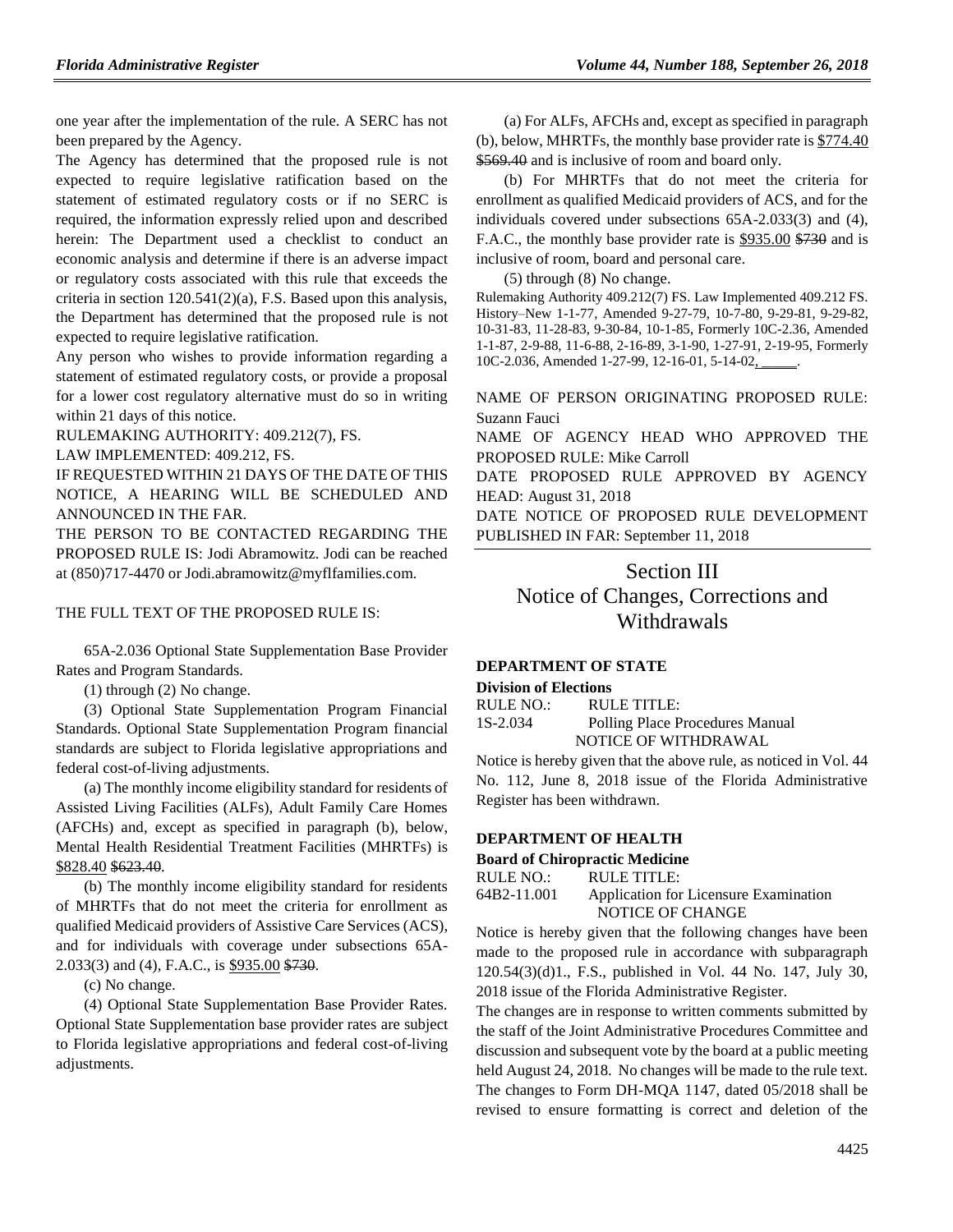requirement for certified or notarized documentation of "yes" answers.

THE PERSON TO BE CONTACTED REGARDING THE PROPOSED RULE IS: Anthony B. Spivey, Executive Director, Board of Chiropractic Medicine, 4052 Bald Cypress Way, Bin # C07, Tallahassee, Florida 32399-3257.

### **[DEPARTMENT OF HEALTH](https://www.flrules.org/gateway/department.asp?id=64)**

## **[Board of Chiropractic Medicine](https://www.flrules.org/gateway/organization.asp?id=311)**

| RULE NO.:   | RULE TITLE:                        |
|-------------|------------------------------------|
| 64B2-18.002 | Application for Certification as a |
|             | Chiropractic Physician's Assistant |
|             | NOTICE OF CHANGE                   |

Notice is hereby given that the following changes have been made to the proposed rule in accordance with subparagraph 120.54(3)(d)1., F.S., published in Vol. 44 No. 147, July 30, 2018 issue of the Florida Administrative Register.

The changes are in response to written comments submitted by the staff of the Joint Administrative Procedures Committee and discussion and subsequent vote by the board at a public meeting held August 24, 2018. No changes will be made to the rule text. Form DH-MQA 1148, dated 05/2018 shall be revised to include the statutorily required items, including submission of a certificate of completion of a training program, and a sworn statement regarding prior felony convictions and previous licensure denial.

THE PERSON TO BE CONTACTED REGARDING THE PROPOSED RULE IS: Anthony B. Spivey, Executive Director, Board of Chiropractic Medicine, 4052 Bald Cypress Way, Bin # C07, Tallahassee, Florida 32399-3257.

## **[DEPARTMENT OF FINANCIAL SERVICES](https://www.flrules.org/gateway/department.asp?id=69)**

**[Division of Workers' Compensation](https://www.flrules.org/gateway/organization.asp?id=370)** RULE NO.: RULE TITLE: [69L-5.217](https://www.flrules.org/gateway/ruleNo.asp?id=69L-5.217) Civil Penalties and Fines NOTICE OF CORRECTION

Notice is hereby given that the following correction has been made to the proposed rule in Vol. 44 No. 172, September 4, 2018 issue of the Florida Administrative Register.

The Notice of Change published in Vol. 44, No. 172, September 4, 2018, should be corrected to reflect that these changes are being made to address written material submitted to the agency within 21 days after the date of publication of the notice of intended agency action to provide clarification when calculating the civil penalties and fines by deleting outdated application of the rule text.

#### **[DEPARTMENT OF FINANCIAL SERVICES](https://www.flrules.org/gateway/department.asp?id=69)**

| <b>OIR</b> – Insurance Regulation |                                         |  |  |
|-----------------------------------|-----------------------------------------|--|--|
| RULE NO.:                         | RULE TITLE:                             |  |  |
| 690-137.002                       | <b>Annual Audited Financial Reports</b> |  |  |
|                                   | NOTICE OF CHANGE                        |  |  |

Notice is hereby given that the following changes have been made to the proposed rule in accordance with subparagraph 120.54(3)(d)1., F.S., published in Vol. 44 No. 135, July 12, 2018 issue of the Florida Administrative Register.

The changes are in response to written comments received from the Joint Administrative Procedures Committee.

69O-137.002 Annual Audited Financial Reports.

(1) through (8) No change.

(9) Scope of Audit and Report of Independent Certified Public Accountant. Financial statements furnished pursuant to subsection (5), above, shall be examined by the independent certified public accountant. The audit of the insurer's financial statements shall be conducted in accordance with generally accepted auditing standards. In accordance with AU-C 610 of the Professional Standards of the AICPA, *Using the Work of Internal Auditors,* effective 12/15/14, and AU-C Section 940 of the Professional Standards of the AICPA, *An Audit of Internal Control Over Financial Reporting That is Integrated With an Audit of Financial Statements,* effective 12/15/16, the independent certified public accountant should obtain an understanding of internal control sufficient to plan the audit. To the extent required by AU-C 610 and AU-C Section 940, for those insurers required to file a Management's Report of Internal Control over Financial Reporting pursuant to subsection (16), the independent certified public accountant should consider (as that term is defined in of the Professional Standards of the AICPA, AU-C 200 *Overall Objectives of the Independent Auditor and the Conduct of an Audit in Accordance With Generally Accepted Auditing Standards ,* effective 12/15/12 ) the most recently available report in planning and performing the audit of the statutory financial statements. Consideration should also be given to the other procedures illustrated in the Financial Condition Examiner's Handbook promulgated by the National Association of Insurance Commissioners (incorporated by reference in Rule 69O-138.001, F.A.C.) as the independent Certified Public Accountant deems necessary.

(10) Notification of Adverse Financial Condition.

(a) through (b) No change.

(c) If the accountant, subsequent to the date of the Audited Financial Report filed pursuant to this rule, becomes aware of facts which might have affected his report, the Office notes the obligation of the accountant to take such action as prescribed in AU-C 560 of the Professional Standards of the AICPA,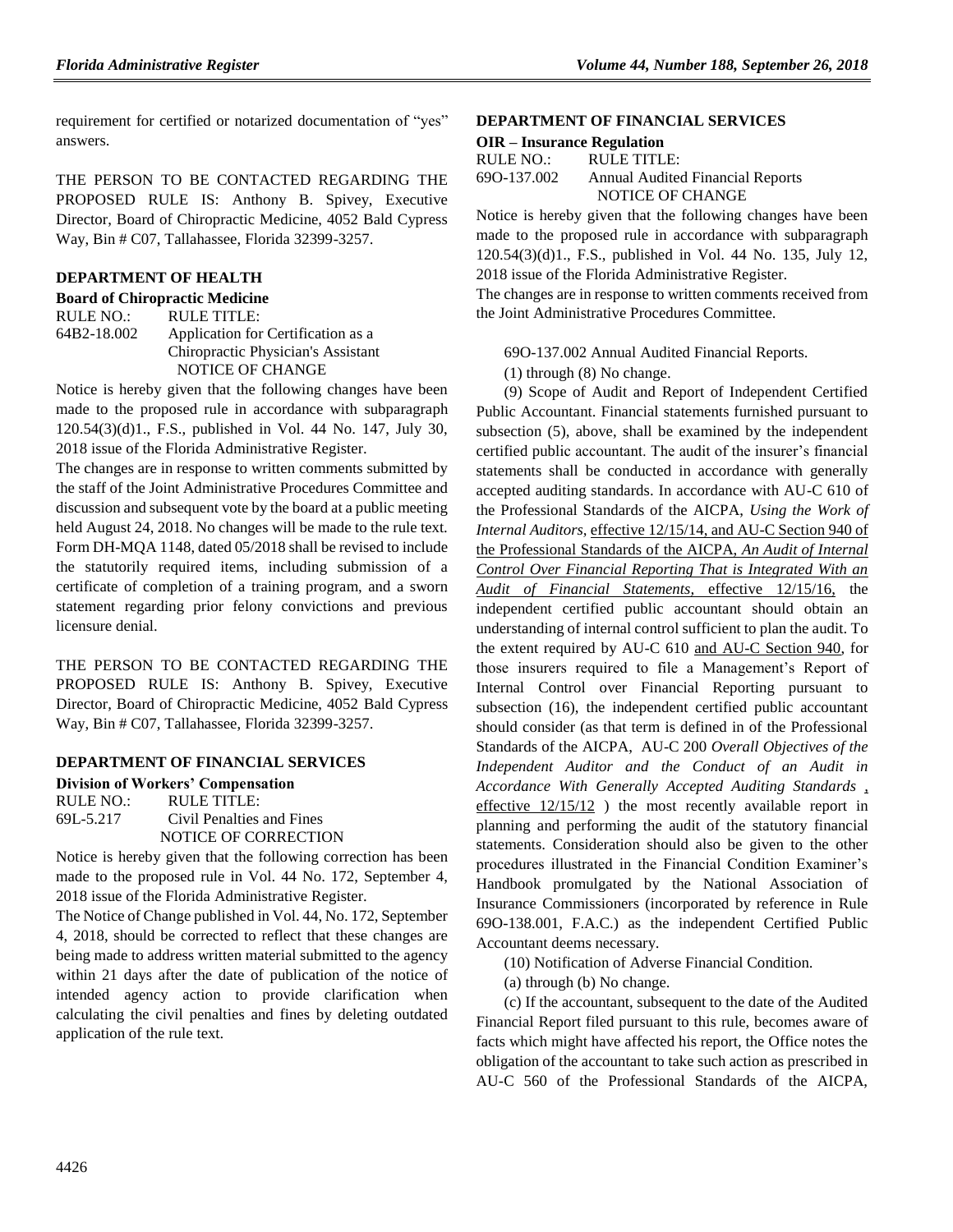*Subsequent Events and Subsequently Discovered Facts ,* effective 12/15/12 .

(11) Communication of Internal Control Related Matters Noted in an Audit.

(a) In addition to the annual Audited Financial Report, each insurer shall furnish the Office with a written communication as to any unremediated material weaknesses in its Internal control over financial reporting noted during the audit. Such communication shall be prepared by the accountant within sixty (60) days after the filing of the annual Audited Financial Report, and shall contain a description of any unremediated material weakness (as the term material weakness is defined by AU-C 265 of the Professional Standards of the AICPA, *Communicating Internal Control Related Matters Identified in an Audit ,* effective 12/15/12 ) as of December 31 immediately preceding (so as to coincide with the Audited Financial Report discussed in subsection (4)) in the insurer's Internal control over financial reporting noted by the accountant during the course of their audit of the financial statements. If no unremediated material weaknesses were noted, the communication should so state.

(b) No change.

(12) through (13) No change.

(14) Requirements for Audit Committee.

This section shall not apply to foreign or alien insurers licensed in this state or an insurer that is a SOX Compliant Entity or a direct or indirect wholly-owned subsidiary of a SOX Compliant Entity.

(a) through (e) No change.

(f)1. The Audit committee shall require the accountant that performs for an insurer any audit required by this regulation to timely report to the Audit committee in accordance with the requirements of AU-C 260 of the Professional Standards of the AICPA, *The Auditor's Communication With Those Charged with Governance*, effective 12/15/12, including:

a. through c. No change.

2. If an insurer is a member of an insurance holding company system, the reports required by subparagraph (f)1., may be provided to the Audit committee on an aggregate basis for insurers in the holding company system, provided that any substantial differences among insurers in the system are identified to the Audit committee.

(g) through (h) No change.

(15) through (19) No change.

(20) Standards Incorporated by Reference.

(a) The following standards are hereby incorporated by reference:

1. AU-C 610 of the Professional Standards of the AICPA, *Using the Work of Internal Auditors* , effective 12/15/14 ;

2. AU-C 200 120 of the Professional Standards of the AICPA, *Overall Objectives of the Independent Auditor and the*  *Conduct of an Audit in Accordance With Generally Accepted Auditing Standards* , effective 12/15/12 ;

3. AU-C 560 of the Professional Standards of the AICPA, *Subsequent Events and Subsequently Discovered Facts* , effective  $12/15/12$ ;

4. AU-C 265 of the Professional Standards of the AICPA, *Communicating Internal Control Related Matters Identified in an Audit* , effective 12/15/12 ;

5. AU-C 260 of the Professional Standards of the AICPA, *The Auditor's Communication With Those Charged With Governance* , effective 12/15/12 ; and

6. AU-C Section 940 of the Professional Standards of the AICPA, *An Audit of Internal Control Over Financial Reporting That is Integrated With an Audit of Financial Statements* , effective 12/15/16 .

(b) The standards incorporated in this section are available :

1. From at the American Institute of Certified Public Accountants' CPAs (AICPA) website at: http://www.aicpa.org/Publications ; and, .

2. For inspection during regular business hours at the Office of Insurance Regulation, Larson Building, 200 East Gaines Street, Tallahassee, Florida 32399-0300.

Rulemaking Authority 624.308(1), 624.4085, 624.424(8)(e) FS. Law Implemented 624.307(1), 624.324, 624.424(8) FS. History–New 3-31- 92, Amended 3-14-94, 8-17-98, 4-4-01, 8-14-02, Formerly 4-137.002, Amended 11-3-05, 9-21-10,

## Section IV Emergency Rules

## **NONE**

# Section V Petitions and Dispositions Regarding Rule Variance or Waiver

[DEPARTMENT OF CHILDREN AND FAMILIES](https://www.flrules.org/gateway/department.asp?id=65) [Family Safety and Preservation Program](https://www.flrules.org/gateway/organization.asp?id=342) RULE NO.: RULE TITLE: [65C-15.017](https://www.flrules.org/gateway/ruleNo.asp?id=65C-15.017) Personnel

NOTICE IS HEREBY GIVEN that on September 21, 2018, the Department of Children and Families, received a petition for waiver of subsection 65C-15.017(3), Florida Administrative Code, from Youth and Family Alternatives, Inc., and Rick Manuel, assigned Case No. 18-038W. subsection 65C-15.017(3), F.A.C., states that agency staff responsible for performing casework services shall have a bachelor's degree in social work or related area of study or a master's degree in social work or a related area of study from an accredited college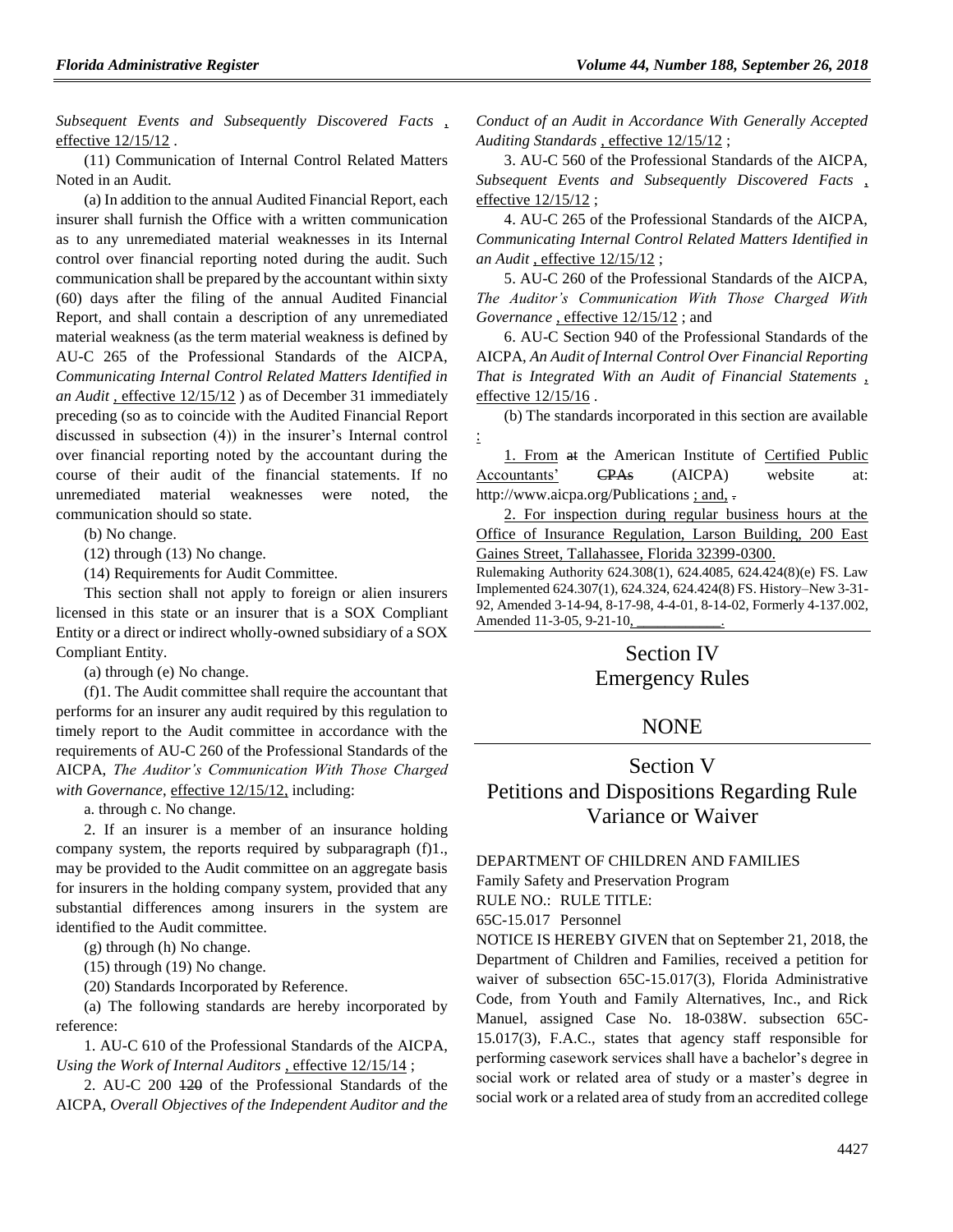or university. Related areas of study include those listed in subsection (2).

A copy of the Petition for Variance or Waiver may be obtained by contacting: Agency Clerk, Department of Children and Families, 1317 Winewood Blvd., Bldg. 2, Room 204, Tallahassee, FL 32399-0700.

#### [DEPARTMENT OF FINANCIAL SERVICES](https://www.flrules.org/gateway/department.asp?id=69)

[Division of Funeral, Cemetery, and Consumer Services](https://www.flrules.org/gateway/organization.asp?id=369) RULE NO.: RULE TITLE:

[69K-18.002](https://www.flrules.org/gateway/ruleNo.asp?id=69K-18.002) Funeral Director Intern Training Program.

NOTICE IS HEREBY GIVEN that on September 24, 2018, the Division of Funeral, Cemetery, and Consumer Services, received a petition for waiver of certain requirements of Rule 69K-18.002, FAC. The petition was filed on behalf of Joel Gilchrist, who had been issued a Funeral Director Intern license which expired on July 6, 2017. Mr. Gilchrist seeks a waiver of subsection 69K-18.002(10), Florida Administrative Code, which provides that only one internship per person is allowed. This matter will be heard during the October 4, 2018, board meeting of the Board of Funeral, Cemetery, and Consumers Services. This meeting will take place at 11380 NW 27th Avenue, Miami, Florida 33167.

A copy of the Petition for Variance or Waiver may be obtained by contacting: Jasmin Richardson at (850)413-3039.

# Section VI Notice of Meetings, Workshops and Public **Hearings**

#### [DEPARTMENT OF EDUCATION](https://www.flrules.org/gateway/department.asp?id=6)

[Division of Florida Colleges](https://www.flrules.org/gateway/organization.asp?id=212)

The Florida State College at Jacksonville District Board of Trustees announce the following Ad Hoc Committee meeting which is open to the public.

DATE AND TIME: Wednesday, October 3, 2018, 12:00 Noon – 1:30 p.m.

PLACE: FSCJ Administrative Offices – Room 403A, 501 West State Street, Jacksonville, FL 32202

GENERAL SUBJECT MATTER TO BE CONSIDERED: Enrollment.

A copy of the agenda for the meeting may be obtained by contacting: District Board of Trustees Project Coordinator Kimberli Sodek at (904)632-3205 or Kim.Sodek@fscj.edu.

Copies of the agenda for the meeting will be available for inspection beginning Wednesday, September 26, 2018, and copies will be provided upon written request and the payment of approved duplicating charges.

Pursuant to the provisions of the Americans with Disabilities Act, any person requiring special accommodations to participate in the meeting is asked to advise the agency at least 24 hours before the meeting by contacting: The Office of the College President, District Board of Trustees Project Coordinator Kimberli Sodek at (904)632-3205 or Kim.Sodek@fscj.edu. If you are hearing or speech impaired, please contact the agency using the Florida Relay Service, 1(800)955-8771 (TDD) or 1(800)955-8770 (Voice).

Florida State College at Jacksonville, hereby reaffirms the principle of equal opportunity for all persons regardless of race, disability, color, ethnicity, national origin, religion, gender, age, sex, sexual orientation/ expression, marital status, veteran status, pregnancy or genetic information. Equal opportunity principle applies with regard to employment, delivery of educational programs and services, and all other appropriate areas in which the College is involved.

For more information, you may contact: District Board of Trustees Project Coordinator Kimberli Sodek at (904)632-3205 or Kim.Sodek@fscj.edu.

[DEPARTMENT OF REVENUE](https://www.flrules.org/gateway/department.asp?id=12)

[Sales and Use Tax](https://www.flrules.org/gateway/organization.asp?id=33)

RULE NO.: RULE TITLE:

[12A-1.007](https://www.flrules.org/gateway/ruleNo.asp?id=12A-1.007) Aircraft, Boats, Mobile Homes, and Motor Vehicles

The Department of Revenue announces a public meeting to which all persons are invited.

DATE AND TIME: December 4, 2018, during a regular meeting of the Governor and Cabinet, 9:00 a.m.

PLACE: Cabinet Meeting Room, Lower Level - 03, The Capitol, Tallahassee, Florida

GENERAL SUBJECT MATTER TO BE CONSIDERED: Final approval of the proposed rule listed below.

The following proposed rule was noticed in the June 20, 2018 (Vol. 44, No. 120, pp.2884-2885), issue of the Florida Administrative Register: Rule 12A-1.007 Aircraft, Boats, Mobile Homes, and Motor Vehicles.

A Notice of Correction to Rule 12A-1.007, F.A.C., was published in the July 11, 2018 (Vol. 44, No. 134, p. 3230), Florida Administrative Register.

A copy of the agenda may be obtained by contacting: Tammy Miller at (850)717-6309 or referring to the Cabinet agenda that will be posted to the Department's website at http://floridarevenue.com/rules/ closer to the date of the meeting.

Pursuant to the provisions of the Americans with Disabilities Act, any person requiring special accommodations to participate in this workshop/meeting is asked to advise the agency at least 48 hours before the workshop/meeting by contacting: Tammy Miller at (850)717-6309. If you are hearing or speech impaired, please contact the agency using the Florida Relay Service, 1(800)955-8771 (TDD) or 1(800)955-8770 (Voice).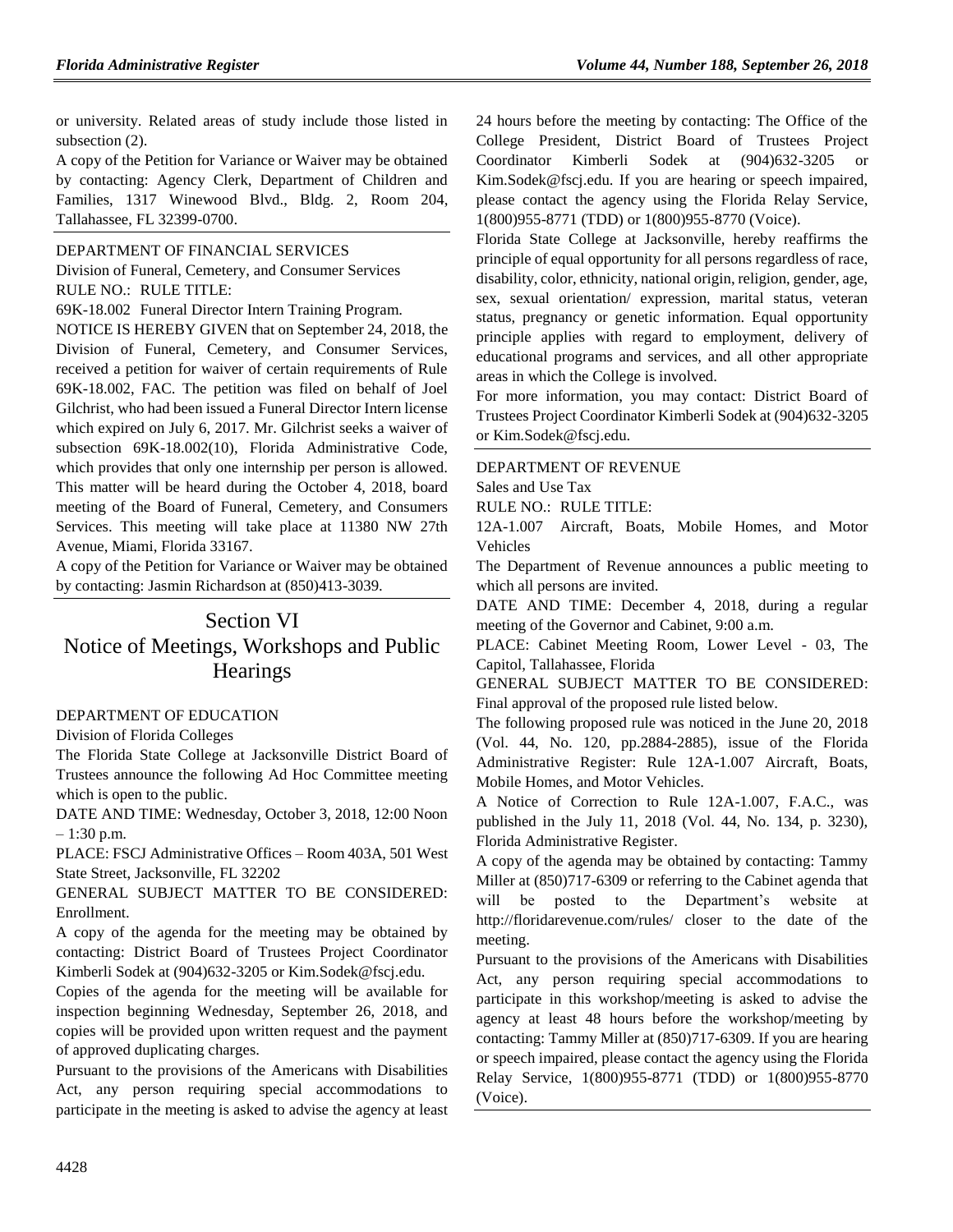#### PUBLIC SERVICE COMMISSION

The Florida Public Service Commission announces a hearing in the following docket to which all persons are invited.

DOCKET NO. AND TITLES:

Docket No. 20180039-EI – In re: Consideration of the Stipulation and Settlement Agreement between Gulf Power Company and the Office of Public Counsel, Florida Industrial Power Users Group, and Southern Alliance for Clean Energy regarding the Tax Cuts and Jobs Act of 2017.

HEARING DATE AND TIME: Tuesday, October 30, 2018, immediately following the Commission's Agenda Conference. PLACE: Room 148, Betty Easley Conference Center, 4075 Esplanade Way, Tallahassee, Florida.

GENERAL SUBJECT MATTER TO BE CONSIDERED AT THE HEARING:

The purpose of this hearing shall be to consider the Stipulation and Settlement Agreement Regarding Remaining Issues, between Gulf Power Company, Office of Public Counsel, Florida Industrial Power Users Group, Florida Retail Federation, and Southern Alliance for Clean Energy regarding the impacts of the passage of the Tax Cuts and Jobs Act of 2017 and to take action on any motions or other matters that may be pending at the time of the hearing. The Commission may rule on any such motions from the bench or may take the matters under advisement. This proceeding shall: (1) allow the parties to present evidence and testimony in support of their positions; (2) allow for such other purposes as the Commission may deem appropriate.

PUBLIC TESTIMONY: Any member of the public who wishes to offer testimony should be present at the beginning of the hearing on October 30, 2018. By providing public testimony, a person does not become a party to the proceeding. To become an official party of record, you must file a Petition for Intervention at least twenty days before the final hearing, pursuant to the requirements contained in Rule 28-106.206, Florida Administrative Code (F.A.C.). All witnesses shall be subject to cross-examination at the conclusion of their testimony. The hearing will be governed by the provisions of Chapter 120, Florida Statutes, Section 403.519, Florida Statutes, and Chapters 25-22 and 28-106, F.A.C.

In accordance with the Americans with Disabilities Act, persons needing a special accommodation to participate at this proceeding should contact the Office of Commission Clerk no later than five days prior to the hearing at 2540 Shumard Oak Boulevard, Tallahassee, Florida 32399-0850 or (850)413-6770 (Florida Relay Service, 1(800)955-8770 Voice or 1(800)955- 8771 TDD). or (850)413-6770 (Florida Relay Service, 1(800)955-8770 Voice or 1(800)955-8771 TDD). Assistive

Listening Devices are available upon request from the Office of Commission Clerk, Gerald L. Gunter Building, Room 152. EMERGENCY CANCELLATION OF HEARING

If settlement of the case or a named storm or other disaster requires cancellation of the proceedings, Commission staff will attempt to give timely direct notice to the parties. Notice of cancellation will also be provided on the Commission's website (http://www.psc.state.fl.us/) under the Hot Topics link found on the home page. Cancellation can also be confirmed by calling the Office of the General Counsel at (850)413-6199.

#### [REGIONAL PLANNING COUNCILS](https://www.flrules.org/gateway/department.asp?id=29)

[Tampa Bay Regional Planning Council](https://www.flrules.org/gateway/organization.asp?id=64)

The Tampa Bay Regional Planning Councils Executive Budget Committee announces a public meeting to which all persons are invited.

DATE AND TIME: October 8, 2018, 9:00 a.m.

PLACE: 4000 Gateway Centre Blvd., Ste. 100, Pinellas Park, Florida 33782

GENERAL SUBJECT MATTER TO BE CONSIDERED: To conduct the regular business of the Executive Budget committee.

A copy of the agenda may be obtained by contacting: Wren Krahl, Wren@tbrpc.org.

Pursuant to the provisions of the Americans with Disabilities Act, any person requiring special accommodations to participate in this workshop/meeting is asked to advise the agency at least 4 days before the workshop/meeting by contacting: Wren Krahl, Wren@tbrpc.org. If you are hearing or speech impaired, please contact the agency using the Florida Relay Service, 1(800)955-8771 (TDD) or 1(800)955-8770 (Voice).

For more information, you may contact: Wren Krahl, Wren@tbrpc.org.

#### [REGIONAL PLANNING COUNCILS](https://www.flrules.org/gateway/department.asp?id=29)

[Tampa Bay Regional Planning Council](https://www.flrules.org/gateway/organization.asp?id=64)

The Tampa Bay Regional Planning Council announces a public meeting to which all persons are invited.

DATE AND TIME: October 8, 2018, 10:00 a.m.

PLACE: 4000 Gateway Centre Blvd., Ste. 100, Pinellas Park, Florida 33782

GENERAL SUBJECT MATTER TO BE CONSIDERED: To witness the signing of the Tampa Bay Regional Resiliency Coalition Memorandum of Understanding.

A copy of the agenda may be obtained by contacting: Wren Krahl, Wren@tbrpc.org.

Pursuant to the provisions of the Americans with Disabilities Act, any person requiring special accommodations to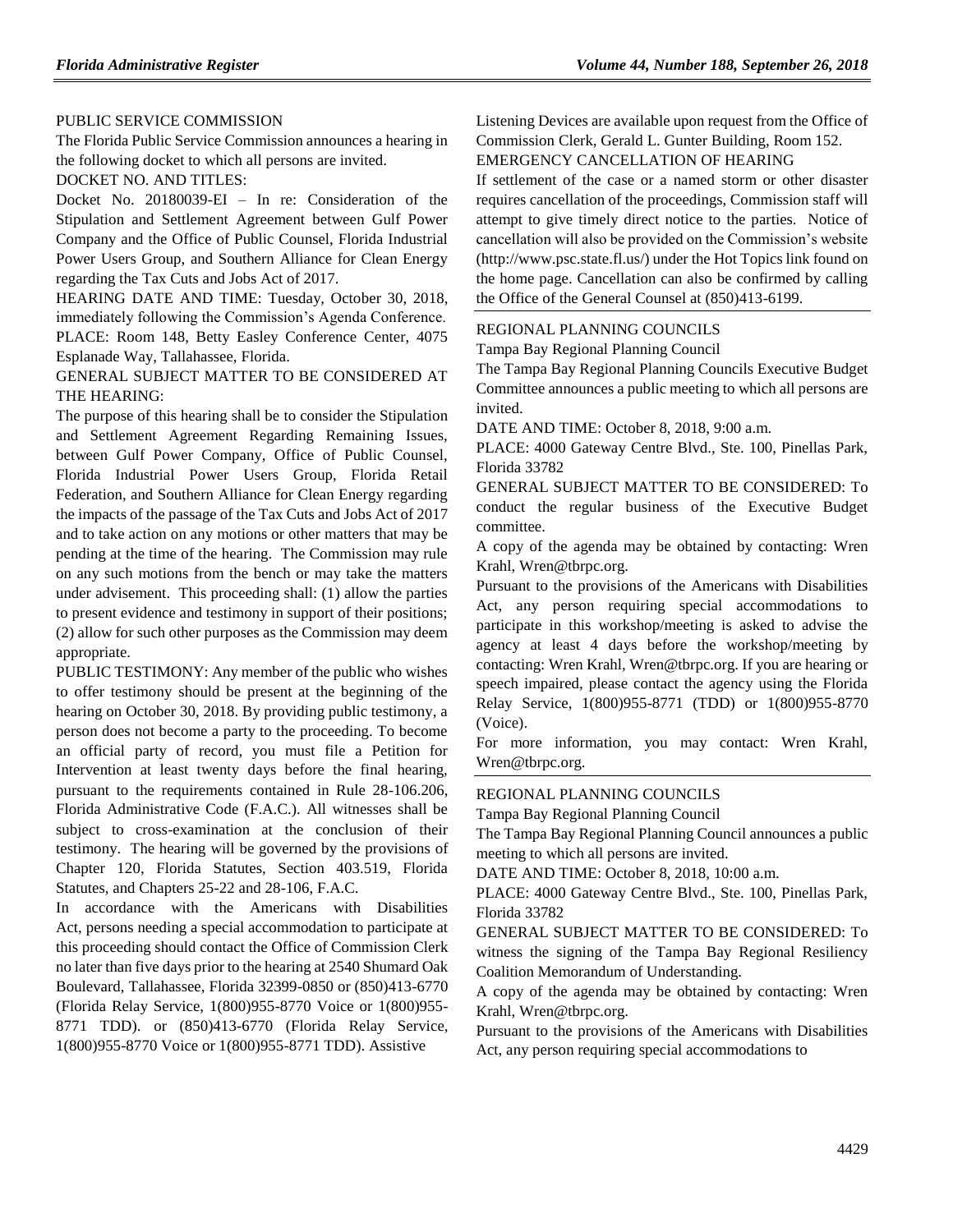participate in this workshop/meeting is asked to advise the agency at least 4 days before the workshop/meeting by contacting: Wren Krahl, Wren@tbrpc.org. If you are hearing or speech impaired, please contact the agency using the Florida Relay Service, 1(800)955-8771 (TDD) or 1(800)955-8770 (Voice).

For more information, you may contact: Wren Krahl, Wren@tbrpc.org.

#### [WATER MANAGEMENT DISTRICTS](https://www.flrules.org/gateway/department.asp?id=40)

[Suwannee River Water Management District](https://www.flrules.org/gateway/organization.asp?id=121)

The Suwannee River Water Management District announces a public meeting to which all persons are invited.

DATE AND TIME: Tuesday, October 9, 2018, 9:00 a.m.

PLACE: District Headquarters, 9225 CR 49, Live Oak, FL 32060

GENERAL SUBJECT MATTER TO BE CONSIDERED: Governing Board Meeting, Workshop/Public Hearing and Committee Meetings. Consideration of Suwannee River Water Management District business.

A copy of the agenda may be obtained by contacting: Robin Lamm at (386)362-1001 or 1(800)226-1066 (Florida only) or on the District's website at www.mysuwanneeriver.com. When published.

Pursuant to the provisions of the Americans with Disabilities Act, any person requiring special accommodations to participate in this workshop/meeting is asked to advise the agency at least 2 days before the workshop/meeting by contacting: Robin Lamm at (386)362-1001 or 1(800)226-1066 (Florida only). If you are hearing or speech impaired, please contact the agency using the Florida Relay Service, 1(800)955- 8771 (TDD) or 1(800)955-8770 (Voice).

If any person decides to appeal any decision made by the Board with respect to any matter considered at this meeting or hearing, he/she will need to ensure that a verbatim record of the proceeding is made, which record includes the testimony and evidence from which the appeal is to be issued.

#### [DEPARTMENT OF MANAGEMENT SERVICES](https://www.flrules.org/gateway/department.asp?id=60)

[State Retirement Commission](https://www.flrules.org/gateway/organization.asp?id=238)

The Department of Management Services announces a hearing to which all persons are invited.

DATE AND TIME: October 29, 2018, 8:30 a.m.

PLACE: Embassy Suites Ft. Lauderdale, 1100 SE 17th Street, Ft. Lauderdale, Florida 33316

GENERAL SUBJECT MATTER TO BE CONSIDERED: To conduct hearings pursuant to Section 121.23, Florida Statutes, and to consider other matters related to the business of the Commission.

A copy of the agenda may be obtained by contacting: Department of Management Services, 4050 Esplanade Way, Suite 160, Tallahassee, Florida 32399-0950 or by calling (850)487-2410.

Pursuant to the provisions of the Americans with Disabilities Act, any person requiring special accommodations to participate in this workshop/meeting is asked to advise the agency at least 15 days before the workshop/meeting by contacting: Department of Management Services, 4050 Esplanade Way, Suite 160, Tallahassee, Florida 32399-0950 or call (850)487-2410. If you are hearing or speech impaired, please contact the agency using the Florida Relay Service, 1(800)955-8771 (TDD) or 1(800)955-8770 (Voice).

If any person decides to appeal any decision made by the Board with respect to any matter considered at this meeting or hearing, he/she will need to ensure that a verbatim record of the proceeding is made, which record includes the testimony and evidence from which the appeal is to be issued.

For more information, you may contact: Department of Management Services, 4050 Esplanade Way, Suite 160, Tallahassee, Florida 32399-0950 or call (850)487-2410.

[DEPARTMENT OF BUSINESS AND PROFESSIONAL](https://www.flrules.org/gateway/department.asp?id=61)  [REGULATION](https://www.flrules.org/gateway/department.asp?id=61)

[Division of Hotels and Restaurants](https://www.flrules.org/gateway/organization.asp?id=249)

RULE NO.: RULE TITLE:

[61C-5.001](https://www.flrules.org/gateway/ruleNo.asp?id=61C-5.001) Safety Standards

The Department of Business and Professional Regulation announces a public meeting to which all persons are invited.

DATE AND TIME: October 16, 2018, 9:00 a.m. – 5:00 p.m.

PLACE: Reedy Creek Improvement District Board Room, 1900 Hotel Plaza Blvd., Lake Buena Vista, FL

Conference Call: 1(888)670-3525, participant code: 2152927883#

GENERAL SUBJECT MATTER TO BE CONSIDERED: The Elevator Safety Technical Advisory Council will meet to discuss issues pertaining to elevator safety within the State of Florida.

A copy of the agenda may be obtained by contacting: latosha.jones@myfloridalicense.com.

Pursuant to the provisions of the Americans with Disabilities Act, any person requiring special accommodations to participate in this workshop/meeting is asked to advise the agency at least 10 days before the workshop/meeting by contacting: latosha.jones@myfloridalicense.com. If you are hearing or speech impaired, please contact the agency using the Florida Relay Service, 1(800)955-8771 (TDD) or 1(800)955- 8770 (Voice).

For more information, you may contact: latosha.jones@myfloridalicense.com.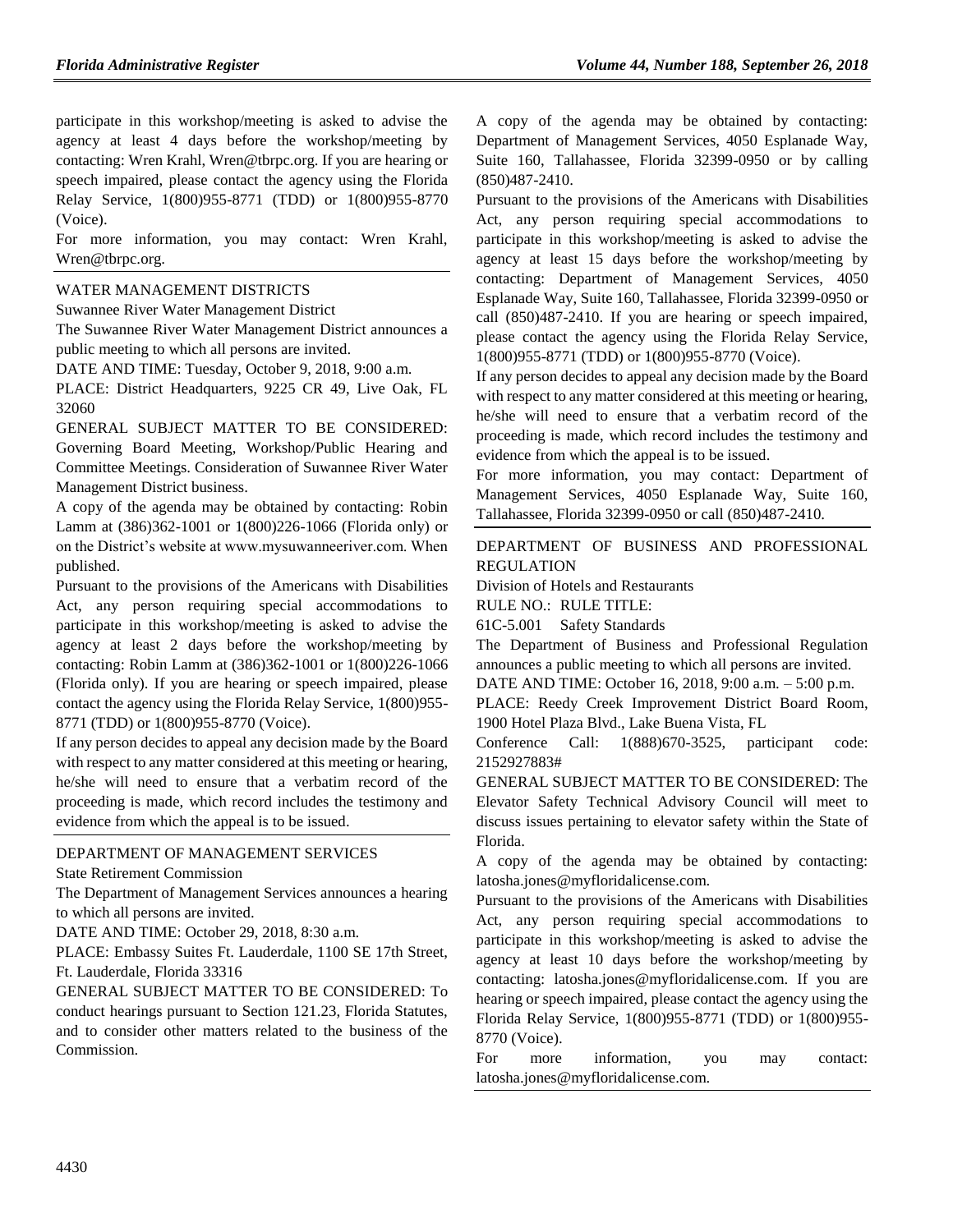#### [DEPARTMENT OF HEALTH](https://www.flrules.org/gateway/department.asp?id=64)

[Board of Chiropractic Medicine](https://www.flrules.org/gateway/organization.asp?id=311)

The Department of Health announces a public meeting to which all persons are invited.

DATE AND TIME: October 19, 2018, 8:30 a.m.

PLACE: Omni Orlando Resort at Champion Gate, 1500 Masters Boulevard, Champions Gate, Florida 33896

GENERAL SUBJECT MATTER TO BE CONSIDERED: General board business, to include licensure and discipline.

A copy of the agenda may be obtained by contacting: https://floridaschiropracticmedicine.gov/.

Pursuant to the provisions of the Americans with Disabilities Act, any person requiring special accommodations to participate in this workshop/meeting is asked to advise the agency at least 7 days before the workshop/meeting by contacting: Anthony.Spivey@flhealth.gov. If you are hearing or speech impaired, please contact the agency using the Florida Relay Service, 1(800)955-8771 (TDD) or 1(800)955-8770 (Voice).

For more information, you may contact: Anthony.Spivey@flhealth.gov.

#### [DEPARTMENT OF HEALTH](https://www.flrules.org/gateway/department.asp?id=64)

[Board of Dentistry](https://www.flrules.org/gateway/organization.asp?id=328)

The Board of Dentistry announces a telephone conference call to which all persons are invited.

DATE AND TIME: October 4, 2018, 5:45 p.m., ET

PLACE: 1(888)670-3525 when prompted, enter conference code: 4552635641

GENERAL SUBJECT MATTER TO BE CONSIDERED: To conduct a board meeting.

A copy of the agenda may be obtained by contacting: www.floridasdentistry.gov.

If any person decides to appeal any decision made by the Board with respect to any matter considered at this meeting, he/she will need to ensure that a verbatim record of the proceeding is made, which record includes the testimony and evidence upon which the appeal is to be made.

Those who are hearing impaired, using TDD equipment can call the Florida Telephone Relay System at 1(800)955-8771. Persons requiring special accommodations due to disability or physical impairment should contact the Board Office at (850)245-4474.

#### [DEPARTMENT OF HEALTH](https://www.flrules.org/gateway/department.asp?id=64)

[Division of Emergency Preparedness and Community Support](https://www.flrules.org/gateway/organization.asp?id=832) The Bureau of Emergency Medical Oversight, Trauma Section announces a telephone conference call to which all persons are invited.

DATES AND TIMES: Thursday, October 4, 2018, 3:00 p.m., ET; Friday, October 12, 2018, 3:00 p.m., ET; Monday, October 15, 2018, 3:00 p.m., ET; Friday, October 19, 2018, 3:00 p.m.,

ET; Tuesday, October 23, 2018, 3:00 p.m., ET and Wednesday, October 31, 2018

PLACE: Florida Department of Health, 4042 Bald Cypress Way, Tallahassee, FL 32399

Conference Line: 1(888)670-3525, participant code: 3592419889 then #

GENERAL SUBJECT MATTER TO BE CONSIDERED: General business of the Florida Trauma System Advisory Council. The purpose of these meetings is to facilitate informal discussion between council members pursuant to Chapter 286, Florida Statutes, and Article I, Section 24, of the Florida Constitution. The Florida Trauma System Advisory Council will not vote or take any official action during the meetings.

A copy of the agenda may be obtained by contacting: Michael Leffler at (850)558-9535 or michael.leffler@flhealth.gov.

For more information, you may contact: Michael Leffler at (850)558-9535 or michael.leffler@flhealth.gov.

#### [DEPARTMENT OF HEALTH](https://www.flrules.org/gateway/department.asp?id=64)

[Division of Emergency Preparedness and Community Support](https://www.flrules.org/gateway/organization.asp?id=832) The Bureau of Emergency Medical Oversight, Trauma Section announces a public meeting to which all persons are invited.

DATE AND TIME: Thursday, October 18, 2018, 1:00 p.m., ET.

PLACE: World Golf Village Renaissance St. Augustine Resort, 500 S Legacy Trail, St Augustine, FL 32092

Conference Line: 1(888)670-3525, participant code: 3592419889 then #

GENERAL SUBJECT MATTER TO BE CONSIDERED: General business of the Florida Trauma System Advisory

Council (FTSAC) including the continued development of the statutorily required study relating to pediatric trauma care.

A copy of the agenda may be obtained by contacting: Michael Leffler at (850)558-9535 or michael.leffler@flhealth.gov.

Pursuant to the provisions of the Americans with Disabilities Act, any person requiring special accommodations to participate in this workshop/meeting is asked to advise the agency at least 3 days before the workshop/meeting by contacting: Michael Leffler at (850)558-9535 or michael.leffler@flhealth.gov. If you are hearing or speech impaired, please contact the agency using the Florida Relay Service, 1(800)955-8771 (TDD) or 1(800)955-8770 (Voice).

For more information, you may contact: Michael Leffler at (850)558-9535 or michael.leffler@flhealth.gov.

#### [DEPARTMENT OF HEALTH](https://www.flrules.org/gateway/department.asp?id=64)

[Division of Emergency Preparedness and Community Support](https://www.flrules.org/gateway/organization.asp?id=832) The Department of Health announces a public meeting to which all persons are invited.

DATES AND TIMES: Tuesday, October 16, 2018, 8:00 a.m. – 6:00 p.m.; Wednesday, October 17, 2018, 8:00 a.m. – 6:00 p.m.; Thursday, October 18, 2018, 9:00 a.m. – 12:00 Noon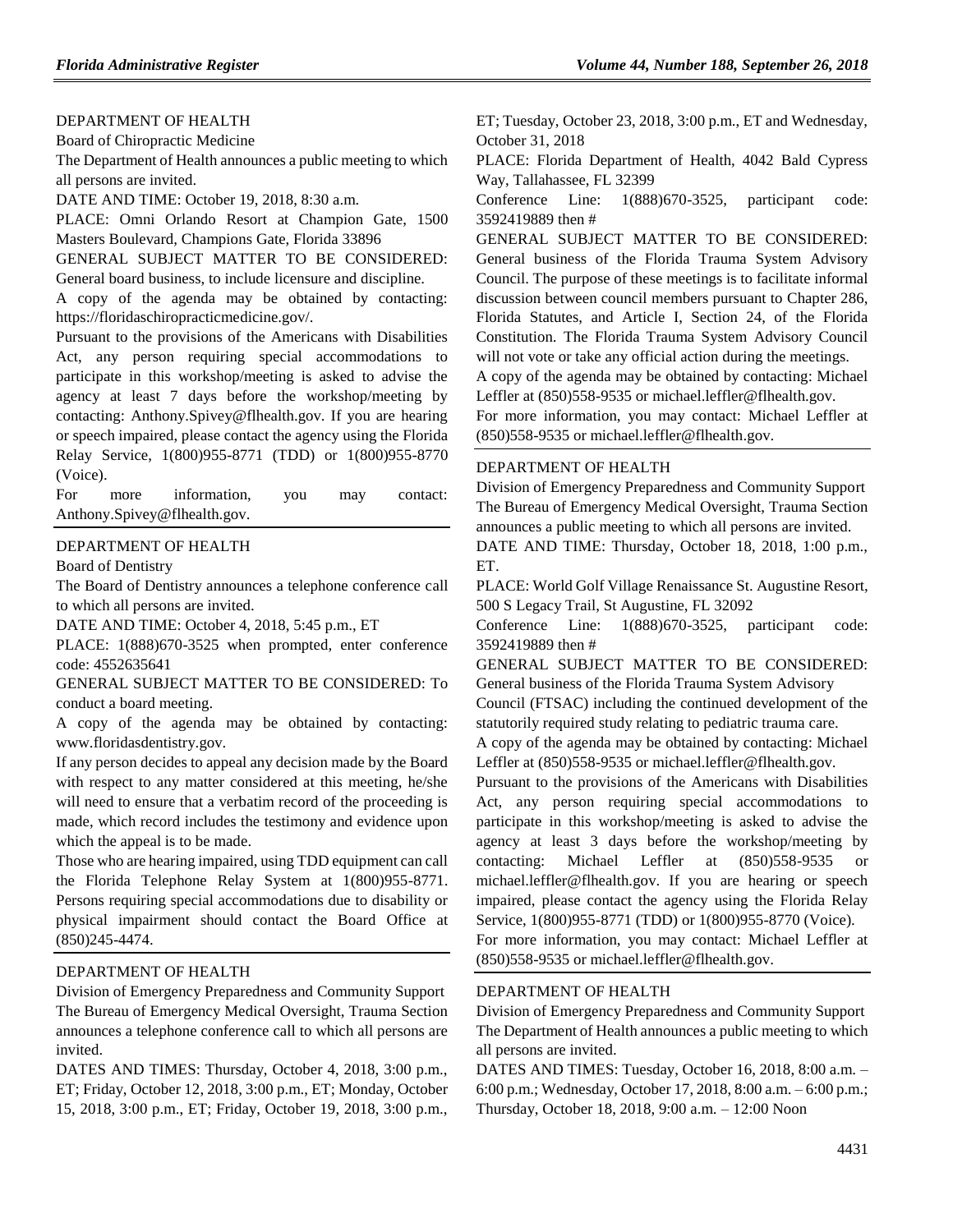PLACE: Renaissance World Golf Village Resort, 500 South Legacy Trail, St. Augustine, FL 32821

GENERAL SUBJECT MATTER TO BE CONSIDERED: To conduct general business of the EMS Advisory Council and constituent groups.

A copy of the agenda may be obtained by contacting: Bonnie Anderson, (850)558-9544, Bonnie.Anderson@flhealth.gov.

For more information, you may contact: Bonnie Anderson, (850)558-9544, Bonnie.Anderson@flhealth.gov.

### [COUNCIL OF COMMUNITY COLLEGE PRESIDENTS](https://www.flrules.org/gateway/organization.asp?id=740)

The Florida College System Council of Presidents announces a public meeting to which all persons are invited.

DATE AND TIME: October 5, 2018, 8:30 a.m.

PLACE: Palm Beach State College, Palm Beach Gardens campus

GENERAL SUBJECT MATTER TO BE CONSIDERED: Issues pertaining to the Florida College System.

A copy of the agenda may be obtained by contacting: Sharlee Whiddon, (850)222-3222.

Pursuant to the provisions of the Americans with Disabilities Act, any person requiring special accommodations to participate in this workshop/meeting is asked to advise the agency at least 5 days before the workshop/meeting by contacting: Sharlee Whiddon, (850)222-3222. If you are hearing or speech impaired, please contact the agency using the Florida Relay Service, 1(800)955-8771 (TDD) or 1(800)955- 8770 (Voice).

For more information, you may contact: Michael Brawer, (850)222-3222.

## [HML PUBLIC OUTREACH](https://www.flrules.org/gateway/organization.asp?id=1210)

The Florida Department of Transportation District Six announces a public meeting to which all persons are invited.

DATE AND TIME: Wednesday, October 10, 2018, 6:00 p.m. – 8:00 p.m.

PLACE: North Miami Beach City Hall/Marjorie & William McDonald Center, 17051 NE 19 Avenue, North Miami Beach, FL 33162

GENERAL SUBJECT MATTER TO BE CONSIDERED: The Florida Department of Transportation (FDOT) District Six will hold a Public Meeting for several roadway projects within the Golden Glades Interchange (GGI) in Miami-Dade County to discuss the project. The project identification numbers for District 6 are: 428358-1-52-01, 428358-4-52-01, 428358-5-52- 01 & 428358-8-52-01 and Florida's Turnpike Project Identification Numbers are: 437053-1-52-01, 437053-2-52-01, 437053-3-52-01, 437053-4-52-01 & 437053-5-52-01.

The public meeting will be held in an open house format with graphic displays and a video presentation at 6:30 p.m. FDOT representatives will be present to answer any questions or concerns that attendees may have.

A copy of the agenda may be obtained by contacting: Community Outreach Specialist, Sandra Bello by telephone at Office: (305)640-7373, Cell: (305)510-0827 or via e-mail at Sandra.Bello@dot.state.fl.us.

Pursuant to the provisions of the Americans with Disabilities Act, any person requiring special accommodations to participate in this workshop/meeting is asked to advise the agency at least 7 days before the workshop/meeting by contacting: Hong Benitez, P.E. at (305)470-5219 or in writing to FDOT, 1000 NW 111 Avenue, Miami, FL 33172 or by email at: Hong.Benitez@dot.state.fl.us. If you are hearing or speech impaired, please contact the agency using the Florida Relay Service, 1(800)955-8771 (TDD) or 1(800)955-8770 (Voice). For more information, you may contact: Community Outreach Specialist, Sandra Bello by telephone at Office: (305)640-7373, Cell:(305)510-0827 or via e-mail at

# Section VII Notice of Petitions and Dispositions Regarding Declaratory Statements

Sandra.Bello@dot.state.fl.us.

## NONE

# Section VIII Notice of Petitions and Dispositions Regarding the Validity of Rules

Notice of Petition for Administrative Determination has been filed with the Division of Administrative Hearings on the following rules:

## **NONE**

Notice of Disposition of Petition for Administrative Determination has been filed with the Division of Administrative Hearings on the following rules:

## NONE

Section IX Notice of Petitions and Dispositions Regarding Non-rule Policy Challenges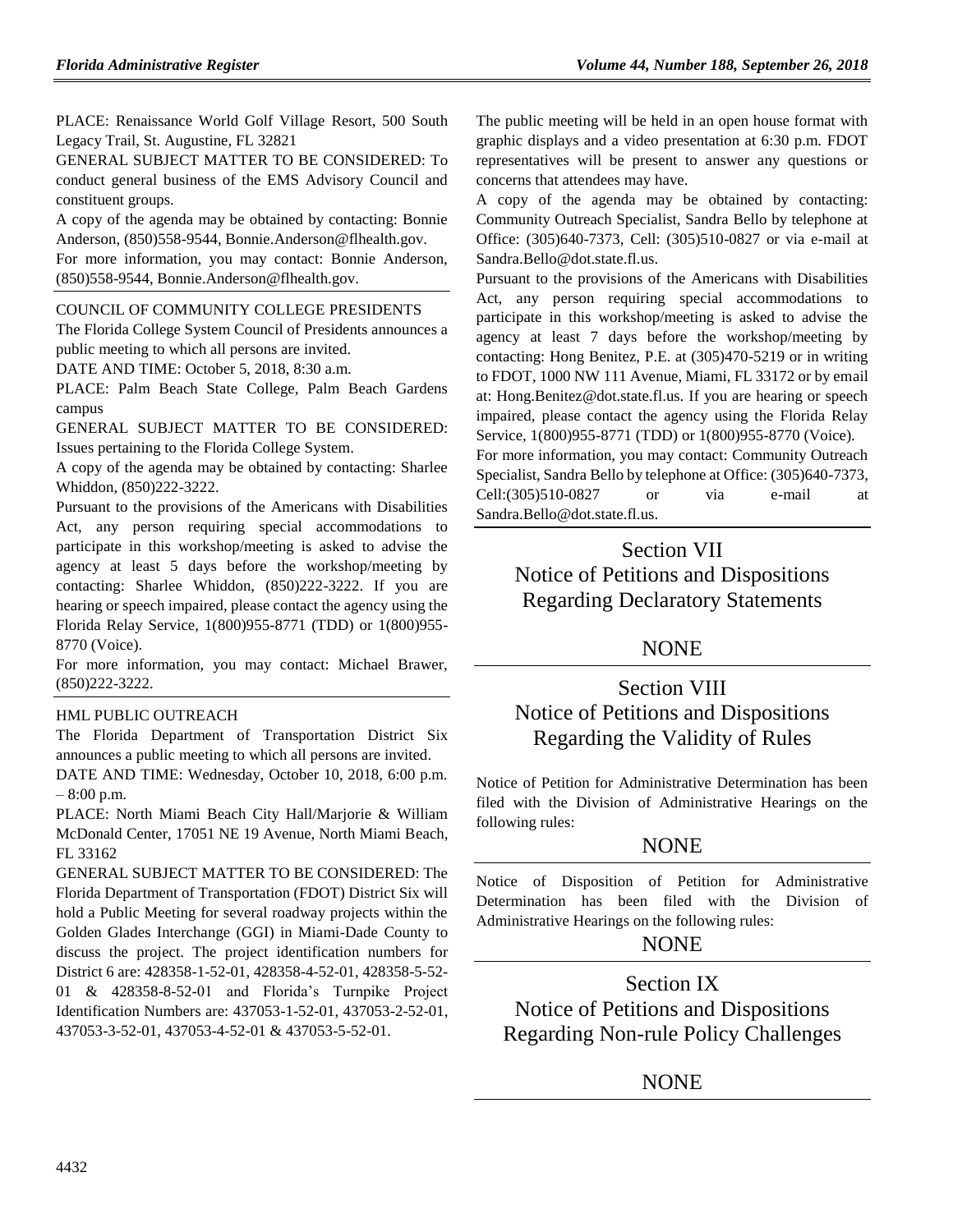# Section X Announcements and Objection Reports of the Joint Administrative Procedures **Committee**

## NONE

# Section XI Notices Regarding Bids, Proposals and Purchasing

[SOUTH WALTON COUNTY MOSQUITO CONTROL](https://www.flrules.org/gateway/organization.asp?id=1346)  [DISTRICT](https://www.flrules.org/gateway/organization.asp?id=1346)

South Walton County Mosquito Control District REVISION

CONTINUING ARCHITECT AND ENGINEER SERVICES –

SOUTH WALTON COUNTY MOSQUITO CONTROL DISTRICT HEADQUARTERS

NOTICE OF REQUEST FOR QUALIFICATIONS

The South Walton Mosquito Control District (the District) requests Statements of Qualifications (SOQ) from architects and engineers pursuant to Florida Statute 287.055 to provide continuing architectural and engineering design services related to the development of new District Headquarters. SOQs will be received by the District Director at 774 N County Highway 393, Santa Rosa Beach, FL 32459 until 3:00 p.m. on November 15, 2018. Complete RFQ documents are available at http://swcmcd.org must be directed in writing to Ben Brewer, District Director, via email @ [administration@swcmcd.org.](mailto:administration@swcmcd.org)

DESCRIPTION OF WORK: Planning, design and construction administration services for construction of the facility which will constitute the District Headquarters located at 774 N County Highway 393, Santa Rosa Beach, FL 32459. Proposed tasks may include facilitating the implementation, with updates, of the District Headquarters Master Plan and site design; design of a new District Headquarters Administration facility; design of auxiliary building(s) to support the District's operations; and associated permitting.

MANDATORY Pre-submittal meeting at 9:00 a.m. on Thursday, October 18, 2018 at District Headquarters at 774 N County Highway 393, Santa Rosa Beach, FL 32459. Point of Contact will be Ben Brewer, District Director, at (850)267- 2112. The lead architect in charge of and who will be responsible for design must attend pre-submittal meeting.

All interested firms are invited to respond. The District reserves

the right to accept or reject any and all SOQs in whole or in part. The terms of the Complete RFQ documents control over this ad. The South Walton County Mosquito Control District is an Equal Opportunity Employer.

## Section XII Miscellaneous

#### [DEPARTMENT OF STATE](https://www.flrules.org/gateway/department.asp?id=1)

Index of Administrative Rules Filed with the Secretary of State Pursuant to Section  $120.55(1)(b)6. - 7$ ., F.S., the below list of rules were filed in the Office of the Secretary of State between 3:00 p.m., Wednesday, September 19, 2018 and 3:00 p.m., Tuesday, September 25, 2018.

| Rule No.     | <b>File Date</b> | <b>Effective</b> |
|--------------|------------------|------------------|
|              |                  | Date             |
| $1T-1.042$   | 9/20/2018        | 10/10/2018       |
| 5J-18.0012   | 9/24/2018        | 10/14/2018       |
| 5J-18.004    | 9/24/2018        | 10/14/2018       |
| 5J-18.005    | 9/24/2018        | 10/14/2018       |
| 5J-18.024    | 9/24/2018        | 10/14/2018       |
| $5N-1.120$   | 9/20/2018        | 10/10/2018       |
| 5N-1.142     | 9/20/2018        | 10/10/2018       |
| 33-208.101   | 9/19/2018        | 10/9/2018        |
| 33-602.101   | 9/19/2018        | 10/9/2018        |
| 42MMM-1.002  | 9/19/2018        | 10/9/2018        |
| 61G7-10.002  | 9/25/2018        | 10/15/2018       |
| 61K1-3.008   | 9/24/2018        | 10/14/2018       |
| 64B16-28.750 | 9/20/2018        | 10/10/2018       |
| 68D-17.001   | 9/21/2018        | 10/11/2018       |

## **LIST OF RULES AWAITING LEGISLATIVE APPROVAL SECTIONS 120.541(3), 373.139(7) AND/OR 373.1391(6), FLORIDA STATUTES**

| Rule No.    | <b>File Date</b> | <b>Effective</b><br>Date |
|-------------|------------------|--------------------------|
| 60FF1-5.009 | 7/21/2016        | **/**/****               |
| 64B8-10.003 | 12/9/2015        | **/**/****               |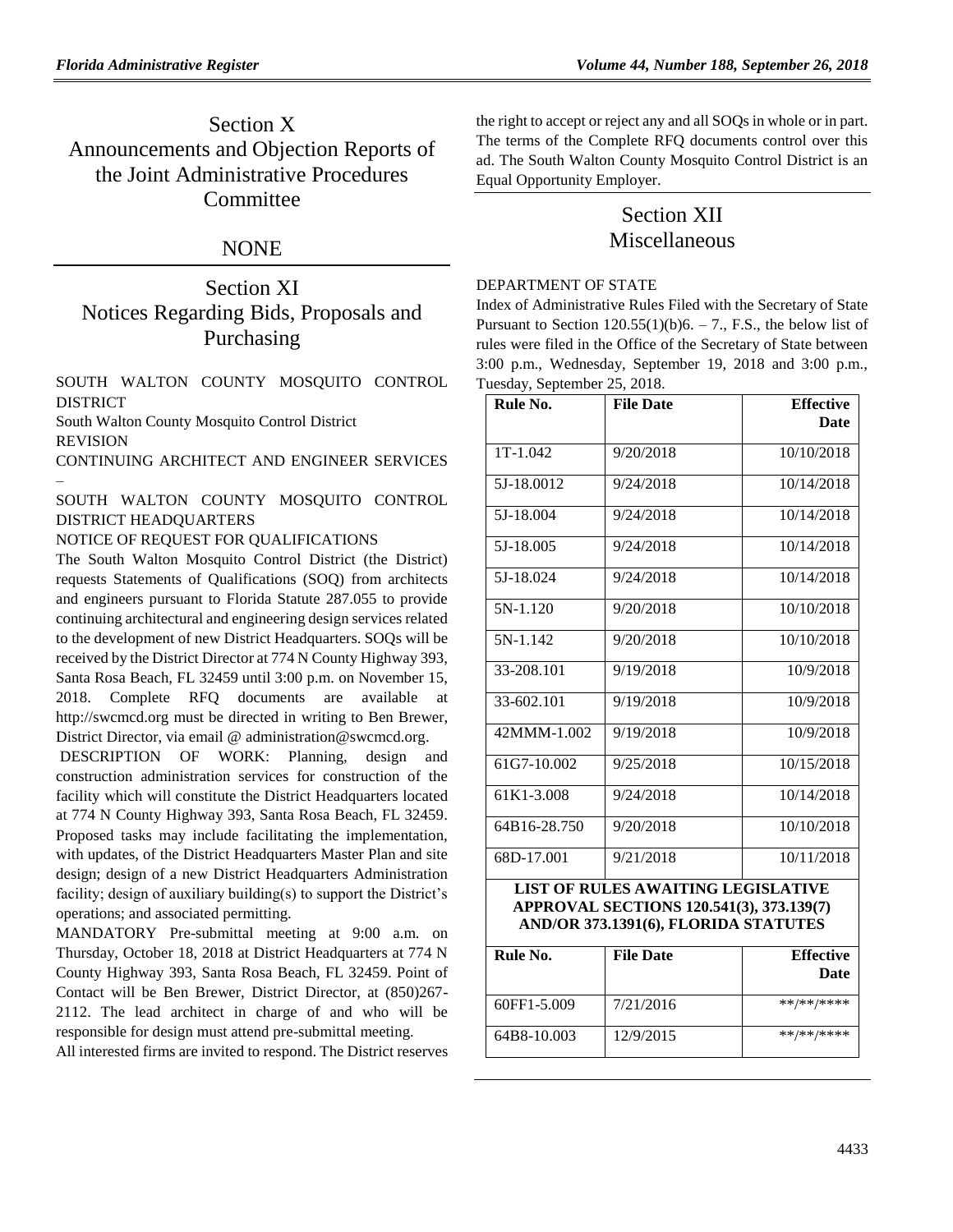#### [DEPARTMENT OF REVENUE](https://www.flrules.org/gateway/department.asp?id=12)

Notice of Publication of 2018-2019 Regulatory Plan

NOTICE IS HEREBY GIVEN that on September 25, 2018, the Department of Revenue published its 2018-2019 Regulatory Plan in accordance with Section 120.74, F.S. The Regulatory Plan is available on the Department's website at [http://floridarevenue.com/Pages/regulatory\\_plans.aspx.](http://floridarevenue.com/Pages/regulatory_plans.aspx)

#### [DEPARTMENT OF HIGHWAY SAFETY AND MOTOR](https://www.flrules.org/gateway/department.asp?id=15)  [VEHICLES](https://www.flrules.org/gateway/department.asp?id=15)

[Division of Motor Vehicles](https://www.flrules.org/gateway/organization.asp?id=42)

Jaguar Power Sports, LLC d/b/a Jaguar Power Sports. Jacksonville, 4680 Blanding Boulevard for establishment of YNGF motorcycles

Notice of Publication for a New Point

Franchise Motor Vehicle Dealer in a County of More than 300,000 Population

Pursuant to Section 320.642, Florida Statutes, notice is given that Pasando Resources, Inc., intends to allow the establishment of Jaguar Power Sports, LLC d/b/a Jaguar Power Sports, as a dealership for the sale of motorcycles manufactured by Sanmen County Yongfu Machine Co. Ltd. (line-make YNGF) at 4680 Blanding Boulevard, Jacksonville, (Duval County), Florida 32210, on or after October 26, 2018.

The name and address of the dealer operator(s) and principal investor(s) of Jaguar Power Sports, LLC d/b/a Jaguar Power Sports are dealer operator(s): Shaun Jackrel, 4680 Blanding Boulevard, Jacksonville, Florida 32210; principal investor(s): Shaun Jackrel, 4680 Blanding Boulevard, Jacksonville, Florida 32210.

The notice indicates intent to establish the new point location in a county with a population of more than 300,000, according to the latest population estimates of the University of Florida, Bureau of Economic and Business Research.

Certain dealerships of the same line-make may have standing, pursuant to Section 320.642, Florida Statutes to file a petition or complaint protesting the application.

Written petitions or complaints must be received by the Department of Highway Safety and Motor Vehicles within 30 days of the date of publication of this notice and must be submitted to: Jaime Williams, Administrator, Dealer License Section, Department of Highway Safety and Motor Vehicles, Room A-312 MS65, Neil Kirkman Building, 2900 Apalachee Parkway, Tallahassee, Florida 32399-0635.

A copy of such petition or complaint must also be sent by US Mail to: Firas Abunabah, Pasando Resources, Inc., 9300 Harwin Drive, suite C, Houston, Texas 77036.

If no petitions or complaints are received within 30 days of the date of publication, a final order will be issued by the

Department of Highway Safety and Motor Vehicles approving the establishment of the dealership, subject to the applicant's compliance with the provisions of Chapter 320, Florida Statutes.

## [DEPARTMENT OF HIGHWAY SAFETY AND MOTOR](https://www.flrules.org/gateway/department.asp?id=15)  [VEHICLES](https://www.flrules.org/gateway/department.asp?id=15)

[Division of Motor Vehicles](https://www.flrules.org/gateway/organization.asp?id=42)

Jaguar Power Sports, LLC d/b/a Jaguar Power Sports. Atlantic Beach, 1221 Mayport Road for establishment of YNGF motorcycles.

Notice of Publication for a New Point

Franchise Motor Vehicle Dealer in a County of More than 300,000 Population

Pursuant to Section 320.642, Florida Statutes, notice is given that Pasando Resources, Inc., intends to allow the establishment of Jaguar Power Sports, LLC d/b/a Jaguar Power Sports, as a dealership for the sale of motorcycles manufactured by Sanmen County Yongfu Machine Co. Ltd (line-make YNGF) at 1221 Mayport Road, Atlantic Beach, (Duval County), Florida 32233, on or after October 26, 2018.

The name and address of the dealer operator(s) and principal investor(s) of Jaguar Power Sports, LLC d/b/a Jaguar Power Sports are dealer operator(s): Shaun Jackrel, 1221 Mayport Road, Atlantic Beach, Florida 32233; principal investor(s): Shaun Jackrel, 1221 Mayport Road, Atlantic Beach, Florida 32233.

The notice indicates intent to establish the new point location in a county with a population of more than 300,000, according to the latest population estimates of the University of Florida, Bureau of Economic and Business Research.

Certain dealerships of the same line-make may have standing, pursuant to Section 320.642, Florida Statutes to file a petition or complaint protesting the application.

Written petitions or complaints must be received by the Department of Highway Safety and Motor Vehicles within 30 days of the date of publication of this notice and must be submitted to: Jaime Williams, Administrator, Dealer License Section, Department of Highway Safety and Motor Vehicles, Room A-312 MS65, Neil Kirkman Building, 2900 Apalachee Parkway, Tallahassee, Florida 32399-0635.

A copy of such petition or complaint must also be sent by US Mail to: Firas Abunabah, Pasando Resources, Inc., 9300 Harwin Drive, suite C, Houston, Texas 77036.

If no petitions or complaints are received within 30 days of the date of publication, a final order will be issued by the Department of Highway Safety and Motor Vehicles approving the establishment of the dealership, subject to the applicant's compliance with the provisions of Chapter 320, Florida Statutes.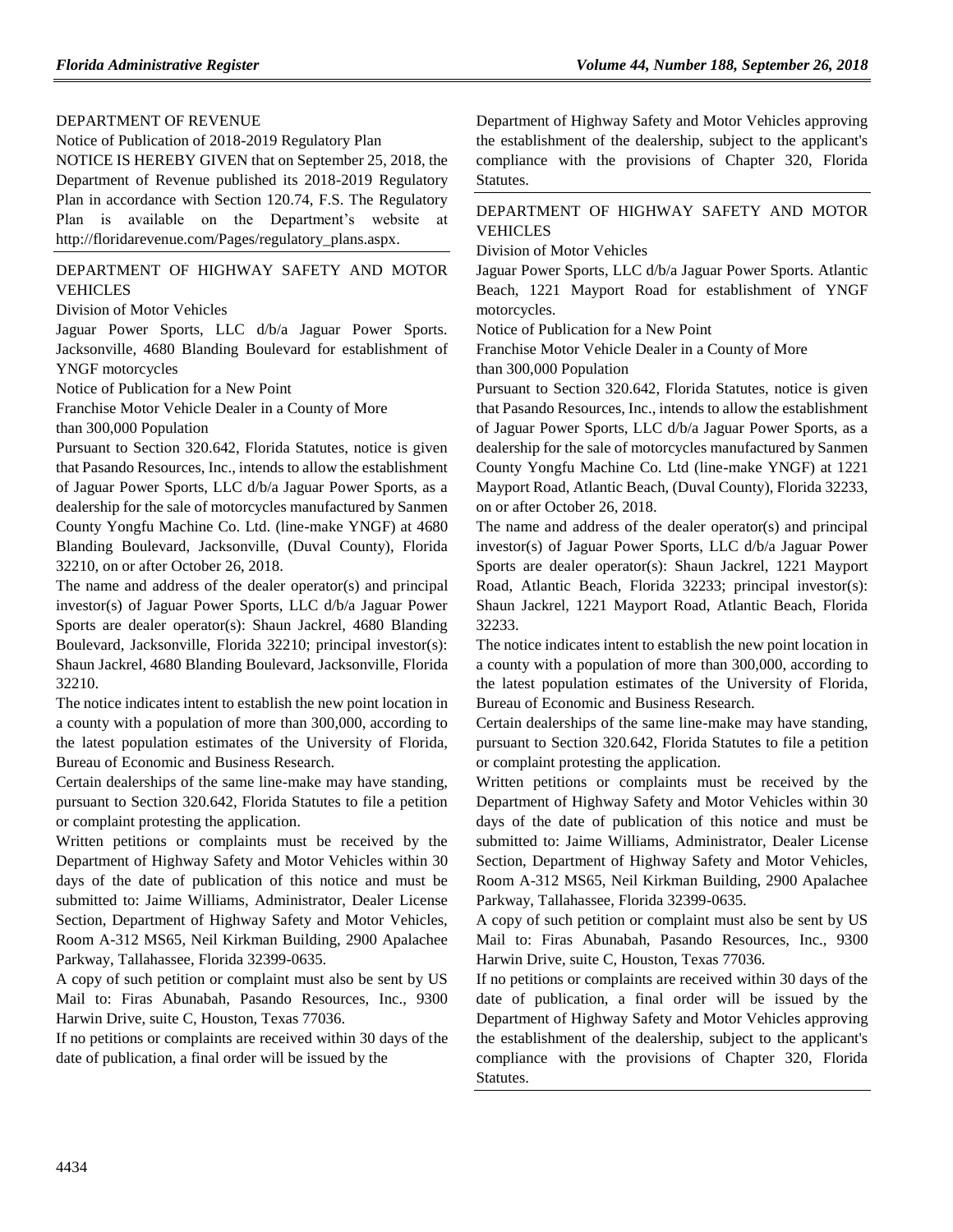#### [SPACE FLORIDA](https://www.flrules.org/gateway/department.asp?id=57)

Space Florida Regulatory Plan Notice

The 2018-2019 Space Florida Regulatory Plan has been posted effective September 12, 2018 at the following link: http://spaceflorida.gov/about/regulatory-plan.

#### [DEPARTMENT OF HEALTH](https://www.flrules.org/gateway/department.asp?id=64)

[Board of Nursing](https://www.flrules.org/gateway/organization.asp?id=332)

#### Notice of Emergency Action

On September 25, 2018, State Surgeon General issued an Order Lifting Emergency Suspension of License with regard to the license of Rachel Aristizabal, R.N., License No.: RN 9289712. Department orders that the Emergency Suspension of License be lifted.

#### [DEPARTMENT OF HEALTH](https://www.flrules.org/gateway/department.asp?id=64)

[Board of Nursing](https://www.flrules.org/gateway/organization.asp?id=332)

Notice of Emergency Action

On September 25, 2018, State Surgeon General issued an Order Lifting Emergency Suspension of License with regard to the license of Mari Palmieri Sandler, L.P.N., License No.: PN 5155043. Department orders that the Emergency Suspension of License be lifted.

#### [DEPARTMENT OF HEALTH](https://www.flrules.org/gateway/department.asp?id=64)

[Board of Nursing](https://www.flrules.org/gateway/organization.asp?id=332)

#### Notice of Emergency Action

On September 25, 2018, the State Surgeon General issued an Order of Emergency Suspension with regard to the license of John Wayne Hampton, R.N., License # RN 9168116. This Emergency Suspension Order was predicated upon the State Surgeon General's findings of an immediate and serious danger to the public health, safety and welfare pursuant to subsections 456.073(8) and 120.60(6) Florida Statutes (2018). The State Surgeon General determined that this summary procedure was fair under the circumstances, in that there was no other method available to adequately protect the public.

#### [DEPARTMENT OF HEALTH](https://www.flrules.org/gateway/department.asp?id=64)

[Board of Nursing](https://www.flrules.org/gateway/organization.asp?id=332)

Notice of Emergency Action

On September 25, 2018, the State Surgeon General issued an Order of Emergency Suspension with regard to the license of Dina Bennett, R.N., License # RN 9289063. This Emergency Suspension Order was predicated upon the State Surgeon General's findings of an immediate and serious danger to the public health, safety and welfare pursuant to subsections 456.073(8) and 120.60(6) Florida Statutes (2018). The State Surgeon General determined that this summary procedure was fair under the circumstances, in that there was no other method available to adequately protect the public.

#### [DEPARTMENT OF HEALTH](https://www.flrules.org/gateway/department.asp?id=64)

#### [Board of Nursing](https://www.flrules.org/gateway/organization.asp?id=332)

Notice of Emergency Action

On September 25, 2018, the State Surgeon General issued an Order of Emergency Suspension with regard to the certificate of Chantel Sade Ferguson, C.N.A., Certificate # CNA 346782. This Emergency Suspension Order was predicated upon the State Surgeon General's findings of an immediate and serious danger to the public health, safety and welfare pursuant to subsections 456.073(8) and 120.60(6) Florida Statutes (2018). The State Surgeon General determined that this summary procedure was fair under the circumstances, in that there was no other method available to adequately protect the public.

#### [DEPARTMENT OF HEALTH](https://www.flrules.org/gateway/department.asp?id=64) [Board of Pharmacy](https://www.flrules.org/gateway/organization.asp?id=307)

Notice of Emergency Action

On September 25, 2018, the State Surgeon General issued an Order of Emergency Suspension with regard to the license of Starcia Lucretia Moore, R.P.T., License No. # RPT 60466. This Emergency Suspension Order was predicated upon the State Surgeon General's findings of an immediate and serious danger to the public health, safety and welfare pursuant to subsections 456.073(8) and 120.60(6) Florida Statutes (2018). The State Surgeon General determined that this summary procedure was fair under the circumstances, in that there was no other method available to adequately protect the public.

#### [DEPARTMENT OF HEALTH](https://www.flrules.org/gateway/department.asp?id=64)

[Board of Pharmacy](https://www.flrules.org/gateway/organization.asp?id=307)

Notice of Emergency Action

On September 25, 2018, the State Surgeon General issued an Order of Emergency Suspension with regard to the license of Stephen Michael Chalker, R.Ph., License No. # PS49409. This Emergency Suspension Order was predicated upon the State Surgeon General's findings of an immediate and serious danger to the public health, safety and welfare pursuant to subsections 456.073(8) and 120.60(6) Florida Statutes (2018). The State Surgeon General determined that this summary procedure was fair under the circumstances, in that there was no other method available to adequately protect the public.

#### [DEPARTMENT OF HEALTH](https://www.flrules.org/gateway/department.asp?id=64)

[Board of Speech-Language Pathology and Audiology](https://www.flrules.org/gateway/organization.asp?id=312) Notice of Emergency Action

On September 25, 2018, the State Surgeon General issued an Order of Emergency Suspension with regard to the license of Michelle N. Klindtworth, S.L.P., License # SA 10324. This Emergency Suspension Order was predicated upon the State Surgeon General's findings of an immediate and serious danger